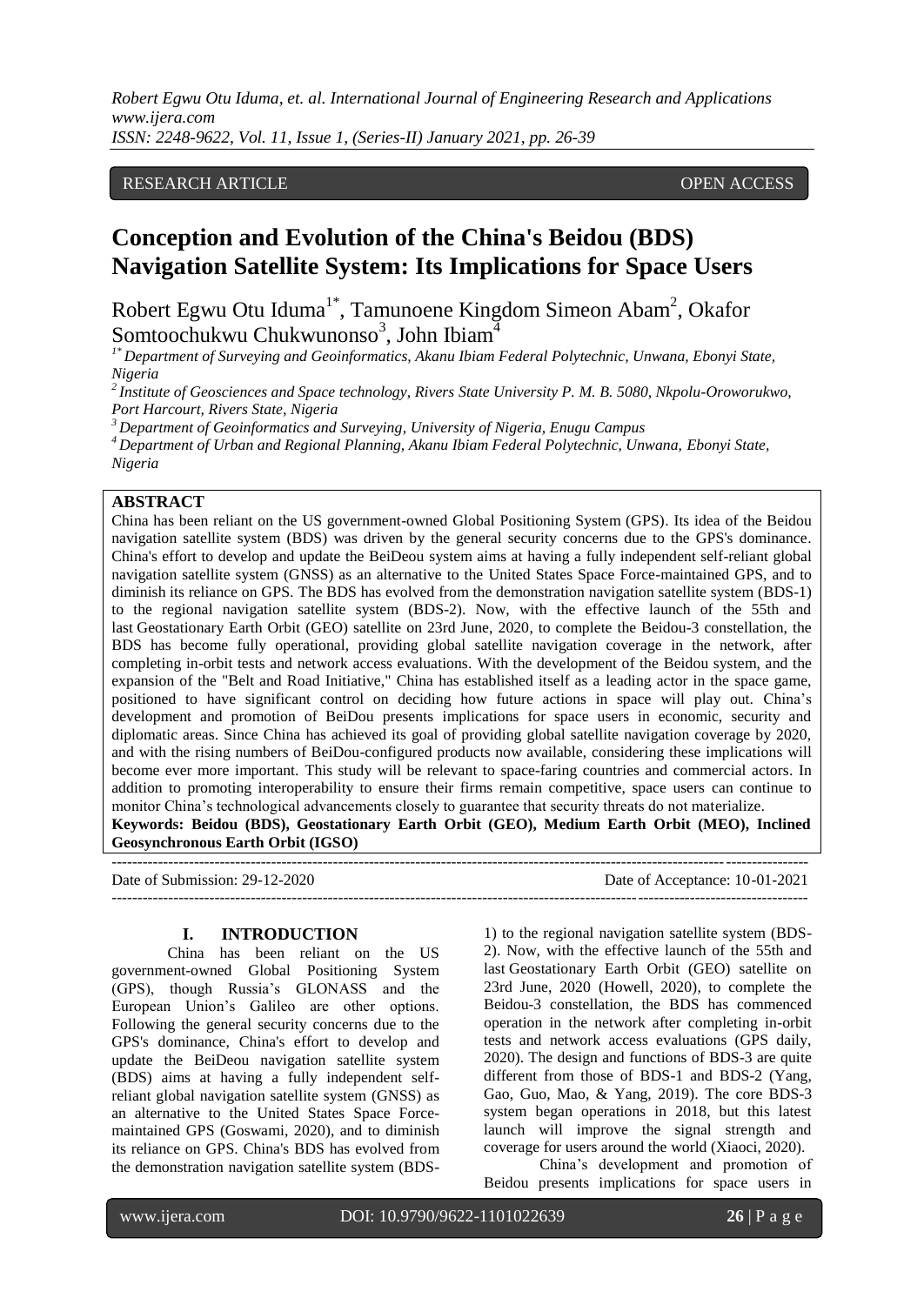security, economic, and diplomatic areas (Wilson, 2017). Since China has achieved its goal of providing global satellite navigation coverage by 2020 with the successful launch of the last Geostationary Earth Orbit (GEO) satellite, and with the rising numbers of BeiDou-configured<br>products now available, considering these available, considering these implications will become ever more important.

Today, the BeiDou system has played an important role in many fields. BeiDou's areas of application extend to key sectors such as transportation, deformation monitoring on large buildings, underground utilities and emergency situations, telecommunications, electric power, and survey/mapping, emergency communication and fishery (China Satellite Navigation Office (CSNO), 2019c). It can be effectively used to locate and communicate in the emergency rescue for rigorous Geological survey task where there is no network signal for the mobile phone (Ming et al., 2018). BeiDou has some unique features that GPS doesn't have. The most obvious one is messaging (Gong Zhe, 2020). Clients of the BeiDou-3 can send SMSlike text messages to each other with the satellites, which can be life-saving during ocean rescue.

Previous writers have discussed extensively on the BeiDou navigation satellite systems. While some have talked about the development of the system (CSNO, 2019b; Lu, Guo, & Su, 2020; Stuart, 2020; Yang, Gao, Guo, Mao, & Yang, 2019; Yang, Xu, Li, & Yang, 2018; Yang, Mao, & Sun, 2020), others have delved into the implications of the system's development for space users (Gong Zhe, 2020; Goswami, 2020; Ming, Jianlong, Ruiqing, Changrong, & Hong, 2018; Wilson, 2017). This report, though does not differ sharply from the earlier works, without claim for completeness, it does review the evolution of the BeiDou navigation satellite system, and its implications for space users in security, economic and diplomatic terms. This article is organized to include introduction, conception and development plan of the BeiDou system, evolution and the current status of the system, Beidou general services and signals, and the implications of BDS for space users.

### **II. CONCEPTION AND DEVELOPMENT PLAN OF THE BEIDOU NAVIGATION SATELLITE SYSTEM**

The Beidou navigation satellite system is considered as a strategic system planned to reduce China's reliance on the U.S. Global Positioning System (GPS). Originally, support for Beidou was low because of the consideration that China was already benefiting from the free service provided by GPS, coupled with the initial financial impediments.

Today, Beidou is regarded as a strategically important dual-use technology program intended to enable the Chinese military to conduct modern war and also known as supporting the development of a new commercial industry critical to China's national infrastructure (Pollpeter, Besha, & Krolikowski, 2014).

Concepts for BeiDou were first realized in 1983 with a proposal by Chen Fangyun to develop a Twinsat regional navigation system using two geostationary satellites (Business reporting desk, 2019). The idea was verified in 1989 in a test using two in-orbit DFH-2/2A communications satellites, which showed that the Twinsat system compared favorably with the American Global Positioning System (GPS) (Pinggen, 2005). Furthermore, in 1996, during the [third Taiwan Strait Crisis,](https://www.jstor.org/stable/2645635) when China fired three missiles to locations on the Taiwan Strait [as a warning signal](https://nationalinterest.org/feature/the-third-taiwan-strait-crisis-the-forgotten-showdown-19742) against Taiwan's moves [for independence and full](https://projects.iq.harvard.edu/files/fellows/files/chang.pdf) internationally recognized statehood, and lost two, China asserts that the United States [had cut off the GPS](https://www.scmp.com/article/698161/unforgettable-humiliation-led-development-gps-equivalent) signal to the Pacific, on which China was dependent at that time for missile tracking (Chan, 2009). The People's Liberation Army (PLA) saw the defenselessness of having such critical military space infrastructure in the hands of a foreign power. At this point, having learnt in a hard way, China decided, regardless of the cost, to develop its own global satellite navigation and positioning system. The program's first launch came in October 2000, followed by a second launch in December of the same year (CSNO, 2019b). Those satellites remained in orbit for 10 years before being retired in December of 2011, marking the end of the experimental period. The project was to be completed within 25 years, to establish truly independent military command and control, and precision missile guidance and tracking (United States-China Economic and Security Review Commission, 2015; Goswami, 2020). China formulated a three-step development plan to actualize the construction of the BeiDou satellite navigation system (BDS). The various phases of BDS are referred to as BDS-1, BDS-2, and BDS-3 (CSNO, 2019b; Davies, 2020).

### **2.1. First phase-BeiDou-1**

The project was started in 1994 as an experimental regional navigation system, and the system was completed and put into operation in 2000 with the launching of GEO satellites, providing GPS services for China (CSNO, 2018). The first satellite, BeiDou-1A, was launched on 30 October 2000, followed by BeiDou-1B on 20 December 2000 (Yang, 2010). The third satellite, a backup satellite, BeiDou-1C, was put into orbit on 25 May 2003 (Yang, Tang, & Montenbruck, 2017),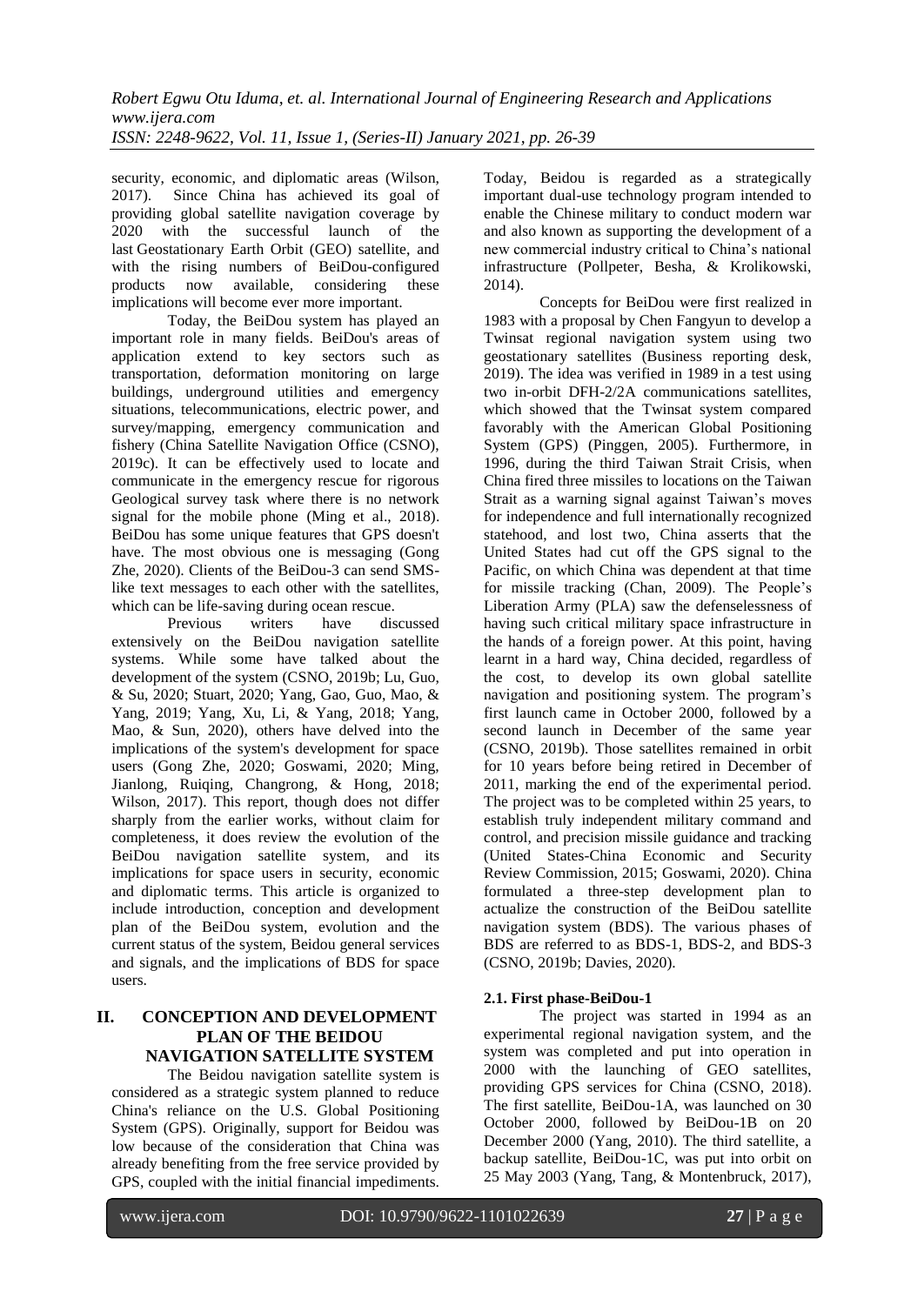leading to the establishment of the BeiDou-1 navigation system. Unlike the GPS, GLONASS, and Galileo systems, which use Medium Earth Orbit (MEO) satellites, BeiDou-1 uses satellites in GEO (Geostationary Earth Orbit) (CSNO, 2018). This means that the system does not require a large constellation of satellites, but it also limits the coverage to areas on Earth where the satellites are visible.

### **2.2. Second phase-BeiDou-2**

The second step, the construction of BDS-2, commenced in 2004, and in 2007, the first BDS-2 satellite was launched. This permits preliminary positioning, navigation and timing (PNT) services in China and its surrounding areas (CGTN, 2020). On 27 December, 2012, the BDS-2 regional navigation satellite system, was launched with a constellation of 14 satellites; five geosynchronous earth orbit (GEO) satellites, five inclined geosynchronous orbit (IGSO) satellites, and four medium Earth orbit (MEO) satellites (Yang et al., 2014), to finish the space constellation deployment. Besides being compatible with BDS-1, BDS-2 also included a passive positioning scheme, and provided users in the Asia-Pacific region with positioning, velocity measurement, timing and short message communication services (CSNO, 2018). This phase launched an additional 35 assets to provide navigation, positioning and timing data for regions all over the Asia–Pacific region (Li et al., 2020).

### **2.3. Third phase-BeiDou-3**

Subsequent upon the uninterrupted and stable regional service of BDS-2, a GNSS (BDS-3), to complete BDS and provide services around 2020 (Yang et al., 2019b, 2020), began to be developed. The construction of BDS-3 was preceded by the building of a demonstration system in 2015 [\(Yang,](https://onlinelibrary.wiley.com/doi/full/10.1002/navi.291#navi291-bib-0016)  [Xu, Li, & Yang, 2018\).](https://onlinelibrary.wiley.com/doi/full/10.1002/navi.291#navi291-bib-0016) The core BDS-3 system began operations in 2018, with a total of 19 satellites launched to complete a primary system for providing improved signal strength and coverage for users around the world (Xiaoci, 2020). With the successful launch of the last Geostationary Earth Orbit (GEO) satellite on Tuesday, 23rd June, 2020 (Howell, 2020), BDS has completed the constellation. This is the third iteration of the BDS system and consists of 24 medium Earth orbit satellites, 3 inclined geostationary satellites and 3 geostationary satellites. Overall, 55 BDS satellites are currently launched into orbit, providing more continuous, stable, reliable, PNT services to world (Lu, Guo, & Su, 2020). A comprehensive and improved PNT system will be established before 2035, which will be more integrated and intelligent (CSNO, 2018).

## **III. EVOLUTION AND THE CURRENT STATUS OF THE BEIDOU SYSTEM**

The BDS evolution follows a pattern of developing regional service capacities; it is being developed in an [incremental way,](https://gssc.esa.int/navipedia/index.php/BeiDou_Future_and_Evolutions) gradually extending the services globally. From the experimental satellite system to the regional navigation satellite system, BeiDou navigation system has attained Full Operational Capability (FOC), with the successful launch of the last Beidou, (BDS-3) in June 2020 (Stuart, 2020).

China's BDS implements a cross constellation composed of satellites in three orbits geostationary Earth orbit (GEO), medium Earth orbit (MEO), and inclined geosynchronous orbit (IGSO), and each BDS phase has supported these mix of satellites (CSNO, 2019b). This arrangement increases the number of visible satellites and provides better service globally (Golf, 2019). As with other global navigation satellite systems, Beidou also has requisite space segment, ground segment, as well as the user segments. The space constellation of BDS consists of 3 GEO satellites, 3 IGSO satellites, and 24 MEO satellites (Ruan et al., [2020\)](https://link.springer.com/article/10.1186/s43020-020-00023-x#ref-CR25). The spare satellites may be deployed in orbit. The GEO satellites operate in orbit at an altitude of 35,786 kilometers, while the IGSO satellites operate in orbit at an altitude of 35,786 kilometers, at an inclination of the orbital planes of 55° with reference to the equatorial plane. The MEO satellites operate in orbit at an altitude of 21,528 kilometers and an inclination of the orbital planes of 55° with reference to the equatorial plane (CSNO, 2017).

The deployment of the system started with the regional services (covering China and its neighboring regions) and Full Operational Capability (FOC) is attained in 2020. The space segment has accomplished worldwide networking. At present, the BDS-1 is already retired, and 15 satellites of the BDS-2 are in continuous and stable operation. Before formal deployment of the BDS-3 constellation, 5 BDS-3 test satellites had been launched, to carry out in-orbit test and verification. The two new satellites (18th and 19th) for the nation's Beidou Navigation Satellite system, launched on July 25, 2015, were used to test the new BeiDou Phase III navigation signal and intersatellite links (Inside GNSS, 2015). China launched the 20th BeiDou satellite, with a series of tests related to the clock and a new Phase III navigation signal (India Tv, 2015). On September 30, 2015, this satellite started broadcasting a signal similar to the future GPS L1C signal with time-division BOC (1, 1) and BOC (6, 1) signals (Cameron, 2015). On February 1, and March 29, 2016, China launched the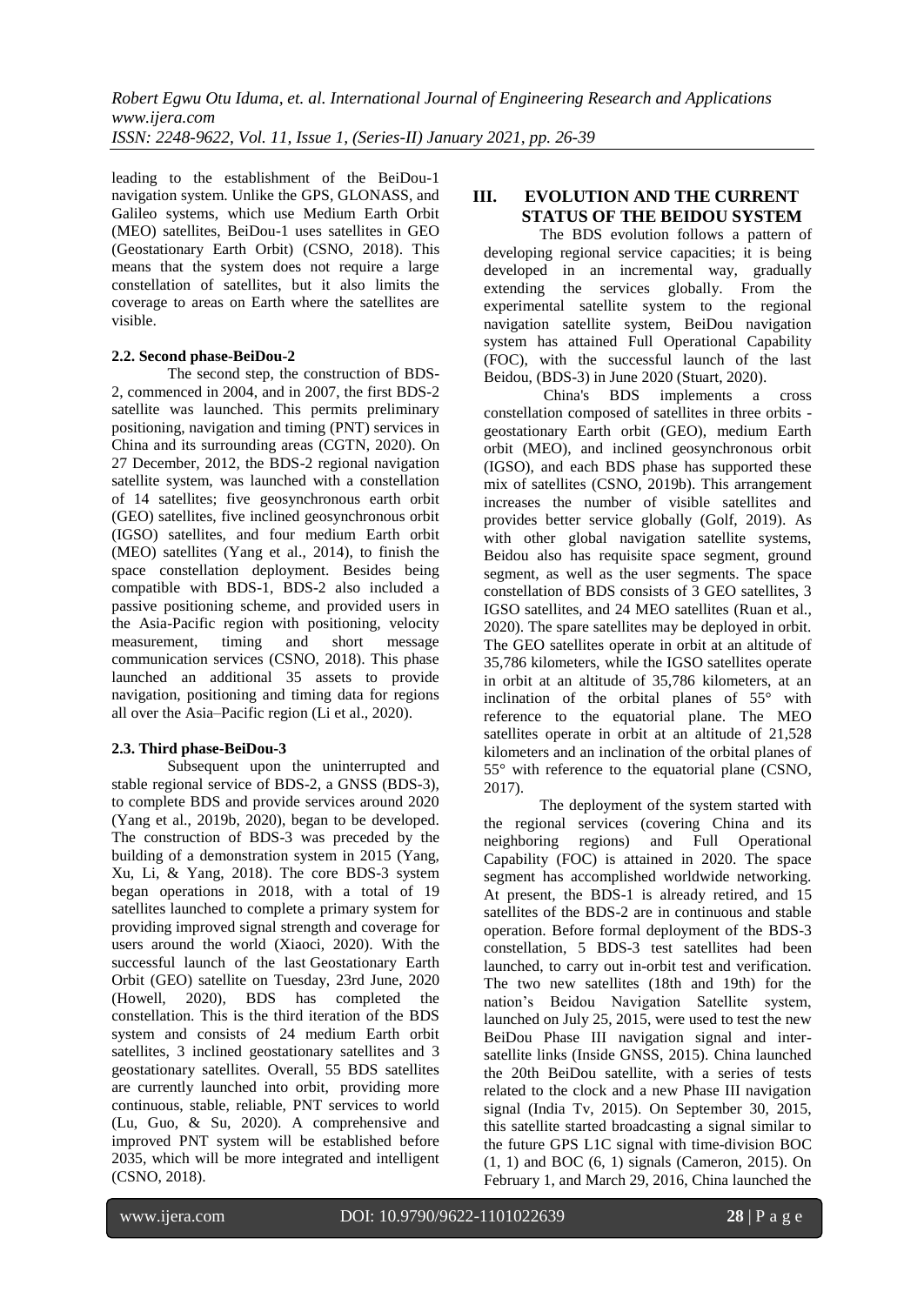21st and 22nd Beidou satellites respectively, as part of the Beidou Phase III (GPS World, 2016). The 23rd Beidou satellite was launched on June 12, 2016 (Inside GNSS, 2016).

For two years, starting November 2017, there were 18 consecutive launches. 28 BDS-3 satellites and BDS-2 backup satellites were effectively added the last launch on March 9, 2020. The nominal BDS-3 constellation has inter satellite links and provides also a Precise Point Positioning (PPP) service (Li et al., [2020;](https://link.springer.com/article/10.1186/s43020-020-00023-x#ref-CR19) Ruan et al., [2020;](https://link.springer.com/article/10.1186/s43020-020-00023-x#ref-CR25) Viet et al., [2020\)](https://link.springer.com/article/10.1186/s43020-020-00023-x#ref-CR28). With this successful launch (of BeiDou-3 M17 and M18), the basic BDS constellation deployment is now complete. The 55th and last satellite of the BeiDou Navigation Satellite System (BDS) commenced operation in the network after completing in-orbit tests and network access evaluations (GPS daily, 2020). Now, the BDS services are available worldwide, including countries and regions participating in the "Belt and Road Initiative (BRI)." Within the BRI, BDS is a part of China's Space Silk Road, a concept which was introduced in 2014 by the International Alliance of Satellite Application Services (ASAS) (Sebastian, 2018). Currently, the global coverage capacity of the BDS has been further improved, and all the availability of space signals has also reached a world-class level due to the subsistence of high-orbit satellites (GEO and IGSO satellites). The number of visible satellites in the Asia–pacific region is between 7 and 15, and the average amount is about 11 (CSNO, [2019b,](https://link.springer.com/article/10.1186/s43020-020-00025-9#ref-CR4) [c;](https://link.springer.com/article/10.1186/s43020-020-00025-9#ref-CR5) Yang et al., [2018,](https://link.springer.com/article/10.1186/s43020-020-00025-9#ref-CR14) [2020\)](https://link.springer.com/article/10.1186/s43020-020-00025-9#ref-CR13).

To provide better services, BDS is actively carrying out compatibility and interoperability work with other GNSS providers through international cooperation [\(Lu,](https://onlinelibrary.wiley.com/action/doSearch?ContribAuthorStored=Lu%2C+Mingquan) Li, Yao, & Cui, 2019; United Nations Office for Outer Space Affairs (UNOOSA), 2020). Currently, BDS and GPS have reached a consensus on compatibility and interoperability of B1C/L1C signals, and that of B2a/L5 is being coordinated. BDS and GLONASS have completed Radio Frequency (RF) compatibility coordination; BDS and Galileo have actively engaged in cooperation and in-depth frequency coordination as well (Update on BeiDou Navigation Satellite System, [2019\)](https://link.springer.com/article/10.1186/s43020-020-00025-9#ref-CR9).

It is projected that, by the end of the year, 2020, BDS will have been widely used in many fields such as security, economy, and mass-market (CSNO, [2018\)](https://link.springer.com/article/10.1186/s43020-020-00025-9#ref-CR3). BDS has shown wide applications in conventional fields such as transportation, agriculture, forestry, marine fisheries, surveying, geographic information, power and energy, disaster monitoring, and telecommunications, and its achievements have been also further demonstrated (Betz et al., [2019\)](https://link.springer.com/article/10.1186/s43020-020-00025-9#ref-CR1). In emerging fields such as the industrial internet, Internet of Things, and the Internet of Vehicles, innovative applications such as autonomous driving, parking, and logistics are emerging in an endless stream. By 2035, the construction of a comprehensive spatial-temporal system will provide new supports for domestic and global users (Yang[, 2016\)](https://link.springer.com/article/10.1186/s43020-020-00025-9#ref-CR10).

### **3.1. BeiDou General Services and signals**

Unlike other satellite navigation systems such as GPS, the BeiDou satellite navigation system supports two different kind of [general services:](https://gssc.esa.int/navipedia/index.php/BeiDou_Services) Radio Determination Satellite Service (RDSS) and Radio Navigation Satellite Service (RNSS). It broadcasts RDSS and RNSS signals simultaneously on its GEO satellites and provides related navigation services (Liu, Yuan, Ge, & Xu, 2019). The RNSS is very similar to that provided by GPS and Glonass.

The BDS-3 will provide a total of six satellite-based services (CSNO, [2016\)](https://link.springer.com/article/10.1186/s43020-020-00025-9#ref-CR2), including RNSS and featured services. BDS will highly integrate Regional Short Message Communication (RSMC), Global Short Message Communication (GSMC), PPP, and other featured services, with more intensive and efficient system functions (Yang et al., [2019,](https://link.springer.com/article/10.1186/s43020-020-00025-9#ref-CR11) [2020\)](https://link.springer.com/article/10.1186/s43020-020-00025-9#ref-CR13). BDS service plan in harmony with Signal In Space Interface Control Document Open Service Signal is shown in table 3.1. BDS-3 satellites are fitted with high-performance three new navigation signals, namely B1C, B2a at the end of 2018, and B2b at the end of 2019. Among them, B1C and B2a are compatible and interoperable with the other existing global navigation satellite systems [\(Lu](https://onlinelibrary.wiley.com/action/doSearch?ContribAuthorStored=Lu%2C+Mingquan) et al., 2019; Zhu et al., 2020). It also provides SBAS (Satellite-Based Augmentation System) and SAR (Search and Rescue) services. The BeiDou Satellite Based Augmentation System (BDSBAS) is an important part of BDS, and will provide the Single Frequency (SF) service through BDSBAS-B1C signal and the Dual-Frequency Multi-Constellation (DFMC) service through BDSBAS-B2a signal for users in China and surrounding areas, in accordance with the International Civil Aviation Organization (ICAO) standards (CSNO, 2020).

| Table 3.1. The BDS Service Plan (CSNO, 2019a) |                                              |                                         |                             |
|-----------------------------------------------|----------------------------------------------|-----------------------------------------|-----------------------------|
| Signal(s)/Band(s)<br><b>Service Types</b>     |                                              |                                         | <b>Broadcast Satellites</b> |
|                                               | Positioning, Navigation<br>and Timing (RNSS) | BII. B3I                                | $3GEO+3IGSO+24MEO$          |
| Worldwide                                     |                                              | BIC, B <sub>2</sub> a, B <sub>2</sub> b | $3IGSO+24MEO$               |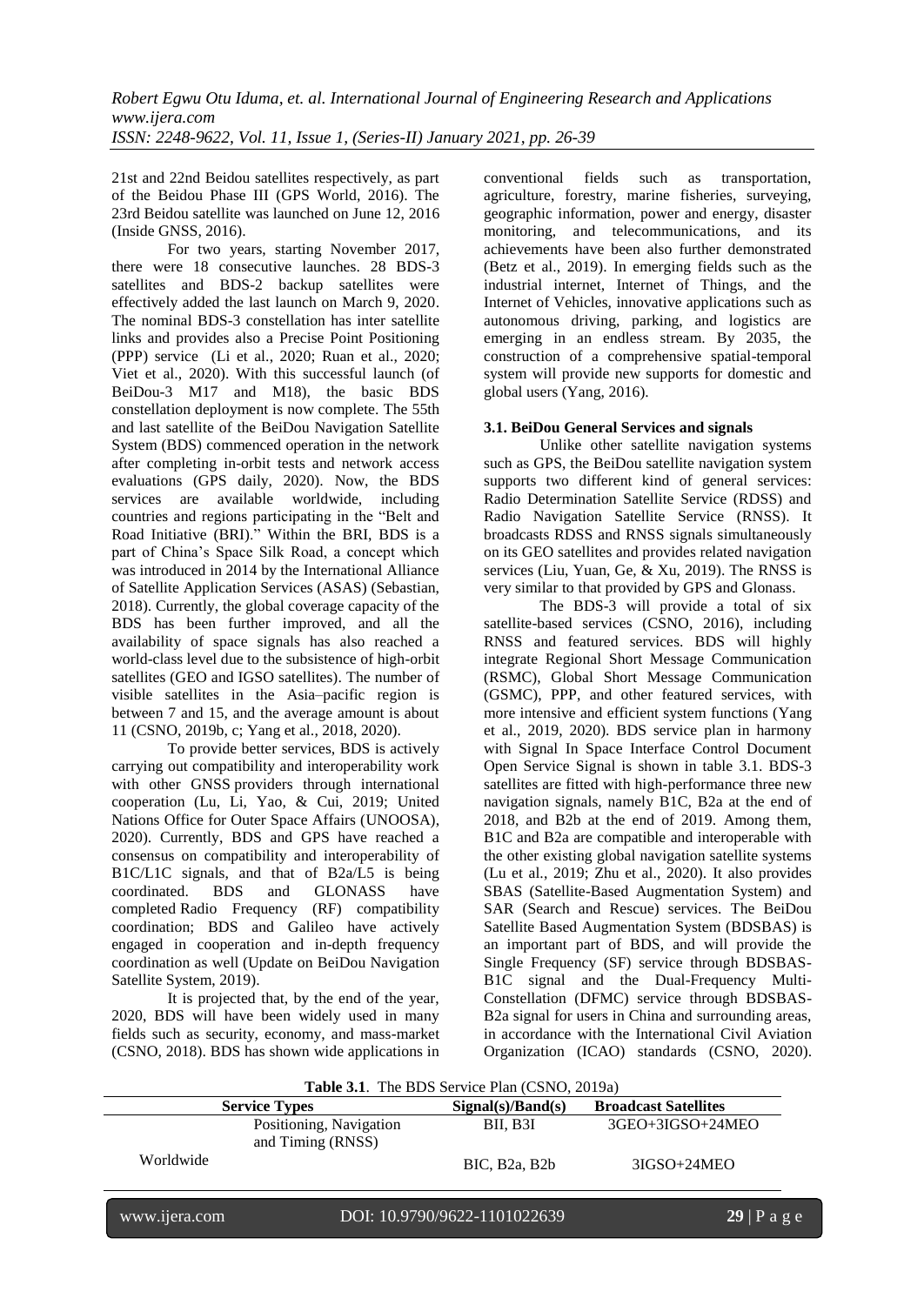|                                                                                                                                                                                                                                                        | <b>Global Short Message</b><br>Communication (GSMC)                       | Uplink: L Downlink:<br>C-B2bGSM          | Uplink:14MEO<br>Downlink:<br>3IGSO+24MEO                                                                                                                                                                                                                     |  |
|--------------------------------------------------------------------------------------------------------------------------------------------------------------------------------------------------------------------------------------------------------|---------------------------------------------------------------------------|------------------------------------------|--------------------------------------------------------------------------------------------------------------------------------------------------------------------------------------------------------------------------------------------------------------|--|
|                                                                                                                                                                                                                                                        | International Search and<br>Rescue (SAR)                                  | <b>Uplink: UHF</b><br>Downlink: SAR-B2b  | Uplink: 6MEO<br>Downlink 3IGSO+24MEO                                                                                                                                                                                                                         |  |
| China and<br><b>Surrounding Areas</b>                                                                                                                                                                                                                  | Satellite-based<br><b>Augmentation System</b><br>(SBAS)                   | <b>BDSBAS-</b><br>B1C,BDSBAS-B2a         | 3GEO                                                                                                                                                                                                                                                         |  |
|                                                                                                                                                                                                                                                        | Ground Augmentation<br>System (GAS)<br>Precise Point Positioning<br>(PPP) | 2G, 3G, 4G, 5G<br>PPP-B <sub>2</sub> b   | <b>Mobile Communication</b><br>Networks, Internet<br>3GEO                                                                                                                                                                                                    |  |
|                                                                                                                                                                                                                                                        | <b>Regional Short Message</b><br>Communication (RSMC)                     | Uplink: L<br>Downlink: S                 | 3GEO                                                                                                                                                                                                                                                         |  |
| 3.1.1. BeiDou Signals<br>BeiDou<br>signals,<br><b>CDMA</b><br>The<br>based<br>on<br>technology, are summarized in Table 3.2. Three<br>levels of service will be provided (Hexagon, 2020):<br>Public service for civilian use and free<br>⋗<br>to users |                                                                           | ➤<br>$\blacktriangleright$               | Licensed service, available only to<br>users who have obtained a subscription<br>Restricted<br>military<br>service,<br>more<br>accurate than the public service,<br>also<br>provides system status information<br>and<br>military communications capability. |  |
| Decianation                                                                                                                                                                                                                                            | $\Gamma$ <sub>no</sub> $\alpha$ <sub>n</sub> onov<br>Decembrican          | Table 3.2. BeiDou Signal Characteristics |                                                                                                                                                                                                                                                              |  |

*ISSN: 2248-9622, Vol. 11, Issue 1, (Series-II) January 2021, pp. 26-39*

| <b>Designation</b> | <b>Frequency</b>       | <b>Description</b>                                                      |
|--------------------|------------------------|-------------------------------------------------------------------------|
| B1                 | 1561.098<br>MHz.       | B1 provides both public service signals and restricted service signals. |
| <b>B2</b>          | 1207.140<br>MHz.       | B2 provides both public service signals and restricted service signals. |
| B <sub>3</sub>     | 1268.520<br><b>MHz</b> | B3 provides restricted service signals only.                            |

#### **3.1.1. 1. BeiDou-2 Signal Plan**

The BeiDou System (BDS) provides triplefrequency (B1, B2 and B3) measurements (Chu  $&$ Yang, 2018; Editorial Team, 2017); the Beidou-2 signal characteristics are shown in table 3.3. The communication access scheme of the Beidou signals is Code Division Multiple Access (CDMA) (Gao et al., 2008). The frequency of the B1I signal is centered at 1561.098 MHz. The B1I signal is Right-Hand Circularly Polarized (RHCP). The bandwidth of the B1I signal is 4.092MHz (centered at carrier frequency of the B1I signal) (CSNO, 2019a).

| Table 3.3. BeiDou-2 signal characteristics: |  |
|---------------------------------------------|--|
|---------------------------------------------|--|

| <b>Signal</b>       | <b>Carrier frequency</b> | <b>Bandwidth</b> | PRN code chip | <b>Signal modulation</b> |
|---------------------|--------------------------|------------------|---------------|--------------------------|
|                     | (MHz)                    | (MHz)            | rate (Mcps)   |                          |
| B1                  | 1561.098                 | 4.092            | 2.046         | <b>QPSK</b>              |
| $B1-2$              | 1589.742                 | 4.092            | 2.046         | <b>QPSK</b>              |
| B <sub>2</sub>      | 1207.14                  | 24               | 10.23         | <b>QPSK</b>              |
| B <sub>3</sub>      | 1268.52                  | 24               | 10.23         | <b>QPSK</b>              |
| B <sub>1</sub> -BOC | 1575.42                  | 16.368           | 1.023         | MBOC (6,1,1/11)          |
| B <sub>2</sub> -BOC | 1207.14                  | 30.69            | 5.115         | BOC(10,5)                |
| $B3-BOC$            | 1268.52                  | 35.805           | 2.5575        | BOC (15, 2.5)            |
| L5                  | 1176.45                  | 24               | 10.23         | <b>OPSK</b>              |

As with GPS, GLONASS, and Galileo, the Beidou-2 system is planned to provide two navigation services: an open service for

(commercial) customers and an "authorized" positioning, velocity, and timing communications service (Grelier, Ghion, Delatour, Dantepal, & Ries,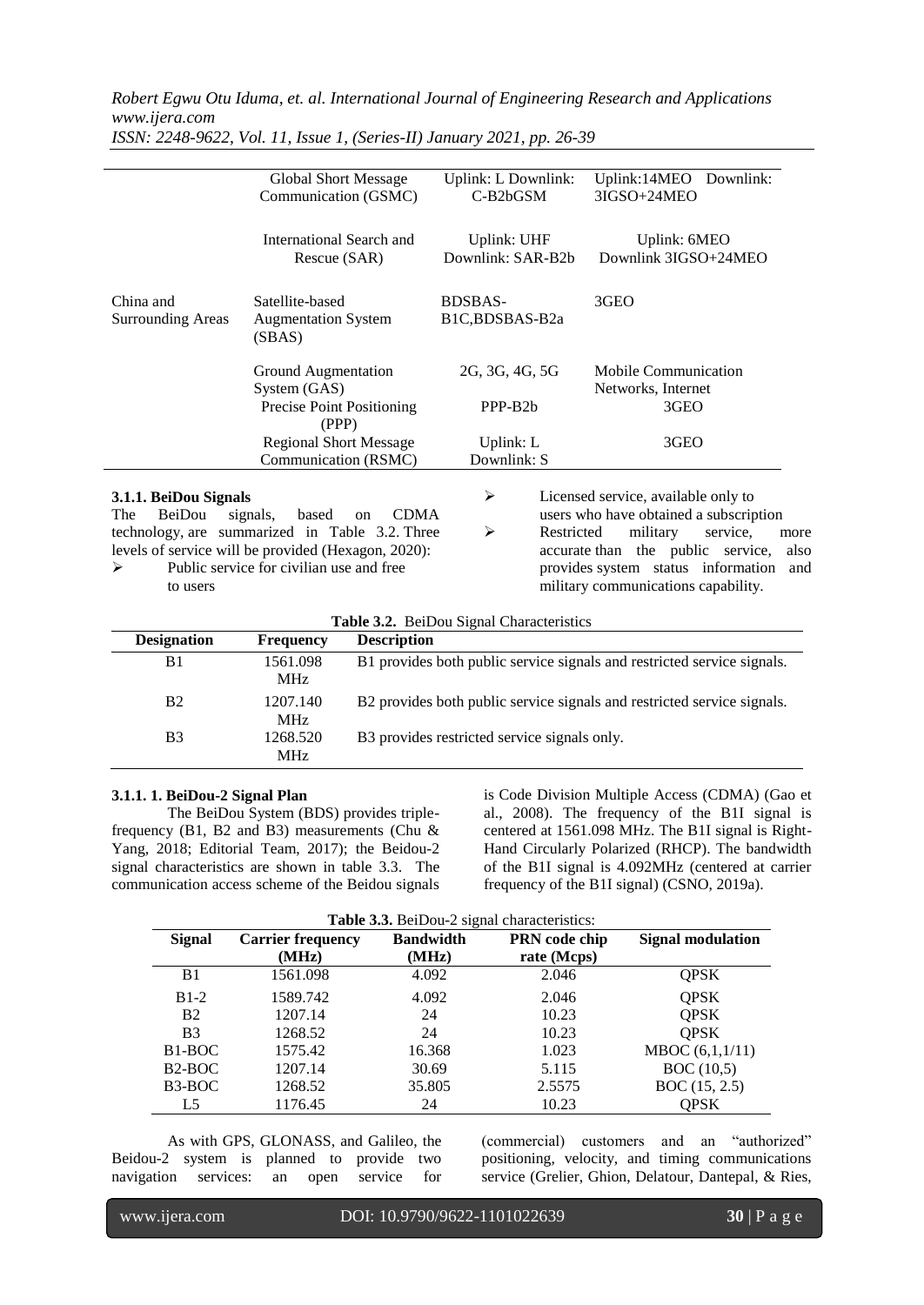2007), this is shown in table 3.4. The open service is free to the global user community, while the authorized service on a commercial basis will be

more reliable Positioning, Velocity, Timing (PVT) information and communications services as well as integrity information.

| Table 3.4. Signals provided in the two service categories |                              |  |
|-----------------------------------------------------------|------------------------------|--|
| <b>Open Service</b>                                       | <b>Authorized service</b>    |  |
| B1, I (In-phase component)                                | B1, Q (Quadrature component) |  |
| <b>B1-BOC</b> (Binary Offset Carrier)                     | $B1-2$                       |  |
| B2 I                                                      | B <sub>2</sub> Q             |  |
| B <sub>2</sub> -BOC                                       | B <sub>3</sub>               |  |
| L 5                                                       | $B3-BOC$                     |  |

#### **3.1.1.2. BeiDou-3 Signal Plan**

BDS-3 defines three open service signals (Hunter-Spirent, 2018; CSNO, 2017); (i) B1C: 1575.42 MHz with a bandwidth of 32.736 MHz (ii) B2a: 1176.45 MHz with a bandwidth of 20.46 MHz and (iii) B3I: 1268.52 MHz with a bandwidth of 20.46 MHz. The BeiDou system (BDS-3) introduces new signal frequencies B2a/B2b (1191.795 MHz), and Bs test frequency (2492.028 MHz) (Ma, 2018). BDS-3 satellites also include [SBAS](https://en.wikipedia.org/wiki/Satellite-based_augmentation_system) (B1C, B2a, B1A) an[d SAR](https://en.wikipedia.org/wiki/Search_and_rescue_transponder) capabilities (CSNO, 2020).

In addition to the legacy B1I and B3I signals, new open service signals, B1C and B2a/B2b, as well as some new authorized service signals, will be broadcast by BDS-3 satellites. Among them, B1C and B2a are compatible and interoperable with GPS and Galileo [\(Lu,](https://onlinelibrary.wiley.com/action/doSearch?ContribAuthorStored=Lu%2C+Mingquan) Li, Yao, & Cui, 2019). Interoperable with GPS and Galileo, the carrier frequency of B1C, 1575.42 MHz, is the same as the carrier frequency of GPS L1 C/A and L1C, and the Galileo E1 OS signal. The QMBOC (6, 1, 4/33) modulation [\(Lu](https://onlinelibrary.wiley.com/action/doSearch?ContribAuthorStored=Lu%2C+Mingquan) et al., 2019; Lu, 2019) is applied to B1C. The Beidou B1C components; frequencies and modulations, are shown in table 3.5a.

| Table 3.5a. Beidou B1C components: frequencies and modulations |  |
|----------------------------------------------------------------|--|
|----------------------------------------------------------------|--|

| <b>Signal</b>    | Signal component                       | <b>Carrier frequency</b><br>(MHz) | <b>Modulation</b> | <b>Symbol rate</b><br>(sps) |
|------------------|----------------------------------------|-----------------------------------|-------------------|-----------------------------|
| B <sub>1</sub> C | Data component B <sub>1</sub> C data   | 1575.42                           | BOC(1,1)          | 100                         |
|                  | Pilot component B <sub>1</sub> C pilot |                                   | OMBOC(6, 1,       |                             |
|                  |                                        |                                   | 4/33              |                             |

BeiDou B2a Band describes the signal characteristics corresponding to the B2a signal contained within the 20.46 MHz bandwidth with a center frequency of 1176.45 MHz. B2a signal is

interoperable with GPS L5 and Galileo E5a. Table 3.5b indicates the Beidou B2a components; frequencies and modulations (CSNO, 2017; Li, Shivaramaiah, & Akos, 2019; Lu, 2018).

| Signal | Signal component          | <b>Carrier frequency</b><br>(MHz) | <b>Modulation</b> | Symbol rate (sps) |
|--------|---------------------------|-----------------------------------|-------------------|-------------------|
| B2a    | Data component B2a data   | 1176.45                           | BPSK(10)          | 200               |
|        | Pilot component B2a pilot |                                   |                   |                   |

The B3I open service B3I signal is transmitted by the BDS-2 and BDS-3 satellites. The frequency of the B3I signal is centered at 1268.520MHz. The B3I signal is Right-Hand Circularly Polarized (RHCP).The signal multiplexing mode is Code Division Multiple Access (CDMA). The bandwidth of the B3I signal is 20.46 MHz (centered at carrier frequency of the B3I signal). The Binary Phase Shift Keying (BPSK) modulation is applied to B3I (CSNO, 2018).

BeiDou-3S transmit legacy B1 signals similar to the BeiDou-2 satellites as well as modernized signals in the L1, E5, and B3 band. To

provide better services, BDS is actively carrying out compatibility and interoperability work with other GNSS providers. Currently, BDS and GPS have reached a consensus on compatibility and interoperability of B1C/L1C signals, and that of B2a/L5 is being coordinated. BDS and GLONASS have completed Radio Frequency (RF) compatibility coordination; BDS and Galileo have actively engaged in cooperation and in-depth frequency coordination as well (Peng, [2019\)](https://link.springer.com/article/10.1186/s43020-020-00025-9#ref-CR9).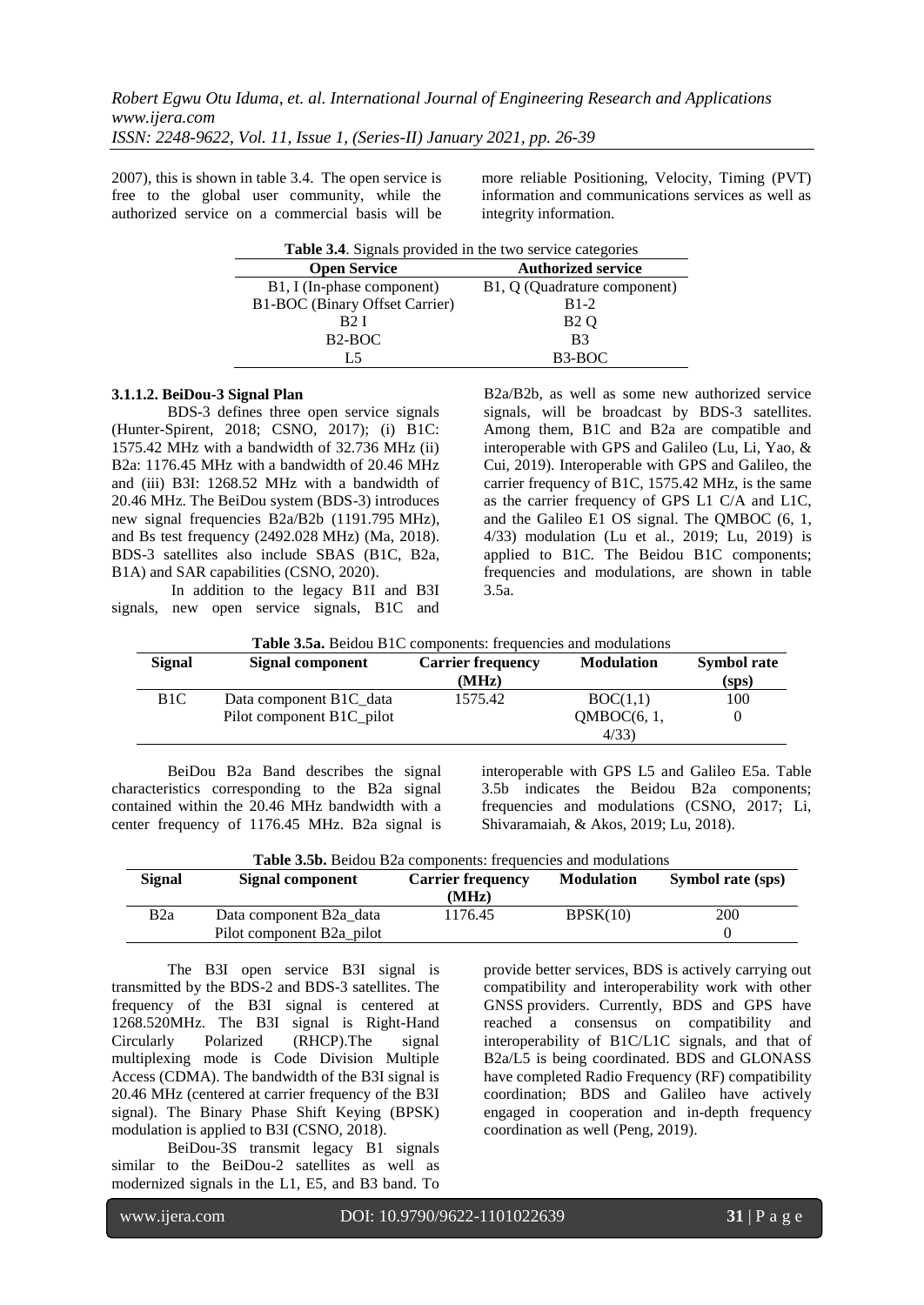### **3.2. Ground control segment**

The BeiDou Ground Control is based on a standard centralized system including the various ground stations, master control stations, time synchronization and uplink stations, and monitoring stations. The BDS III Control Segment will be developed based on the BDS II control segment. Currently, it consists of 1 master control station, 7 Class-A monitor stations, 22 Class-B monitor stations, and 2 time synchronization/upload stations. The Inter-Satellite Links, one of the most important highlights of BDS III, will become a part of the Control Segment to improve the system's performance (Lu, 2018).

The ground segment has fulfilled upgrade and improvement. 12 new ground operation and control stations (including one uplink station and 11 class-II monitoring stations) have been built, to complete the satellite-ground joint debug and integration tests, and the overall operation of the system is stable. The BDS-3 has established highprecision time and space reference, added operation and management facilities of inter-satellite links, realized measurement and processing of satellite orbits and clock offsets, based on joint observation of satellite-ground and inter-satellite links. Basic global navigation services capabilities have been achieved, including positioning, velocity measurement, timing, et cetera. By the end of October 2019, 34 BDS satellites are operating in orbit to provide services to global users, including 15 BDS-2 satellites and 19 BDS-3 satellites (CSNO, 2018; Yang, 2019). User segment refers to receivers and processors that allow a system or device to make use of the signals transmitted by satellites.

### **IV. IMPLICATIONS OF BDS FOR SPACE USERS**

Chapman (2019) recognizes that many countries and commercial firms now participate in human spaceflight, satellite construction, space exploration, and space launches due to the decreasing costs and technological barriers to space operations. Today, there are potential consequences from countries such as China developing capabilities. China's potentials impact on the ability of other countries and companies to benefit from space, as huge parts of the global economy and society are increasingly reliant on space applications.

In order to appreciate the spirit behind Beidou's growth, it is reasonable to understand the current American GPS constellation and how it blends with American military operations as well as economic and social development. Presently, the GPS constellation fits into American military actions at a superior height than any point before (Santarelli, 2020). Its development and modernization also enables productivity, quality, and economic benefits that would not otherwise be (O'Connor et al. 2019). Having seen the benefits of space-enabled operations, more space-faring operations, more space-faring countries and commercial actors are getting involved in space, utilizing their developing launch capabilities to build similar systems of their own design, leading to, not only a rapid expansion in the number of GNSS constellations and additional modernism and benefits worldwide, but also more overcrowding and rivalry in space (Weeden & Samson, 2020). While these improvements are creating ground-breaking prospects, new-fangled threats, well beyond the military are imminent, as larger parts of the global economy and society are ever more reliant on space applications (Defense Intelligence Agency, 2019). China's development and promotion of BeiDou presents challenges for space users in economic, security and diplomatic areas.

### **4.1. Economic implications of BDS**

In the coming years, Beijing sees BeiDou services as a major business enterprise, particularly for countries partnering with China in the Belt and Road Initiative (BRI). Within the BRI, BDS is a part of China's Space Silk Road, a digital corridor of China's Belt and Road Initiative (BRI) [\(Siddiqui,](https://asiatimes.com/author/sabena-siddiqui/) 2020), a concept which aims at creating an entire range of space capabilities including satellites, launch services, ground infrastructure, and supporting related industries and service providers going global (Dotson, 2020). Many Belt and Road countries (table 4.1), including Nigeria, Pakistan, Saudi Arabia, Myanmar and Indonesia, et cetera, have signed agreements to establish BDS domestically (Sebastian, 2018). Some authorize China to build ground stations, which improves BDS's accuracy and reliability.

This growing user base for BeiDou outside of China adds to its geopolitical and economic rise. This would naturally amplify Beijing's global outreach and increase its presence in all major technological and infrastructure projects using navigational and positional services. To corroborate this, some countries, mostly in the Middle East, Africa, and Asia (table 4.1), already have been using BeiDou services. Though the BRI looks to increase the territorial presence of Chinese civil and military undertakings across the globe, BeiDou is China's space-controlling interface (Halappanavar, 2020).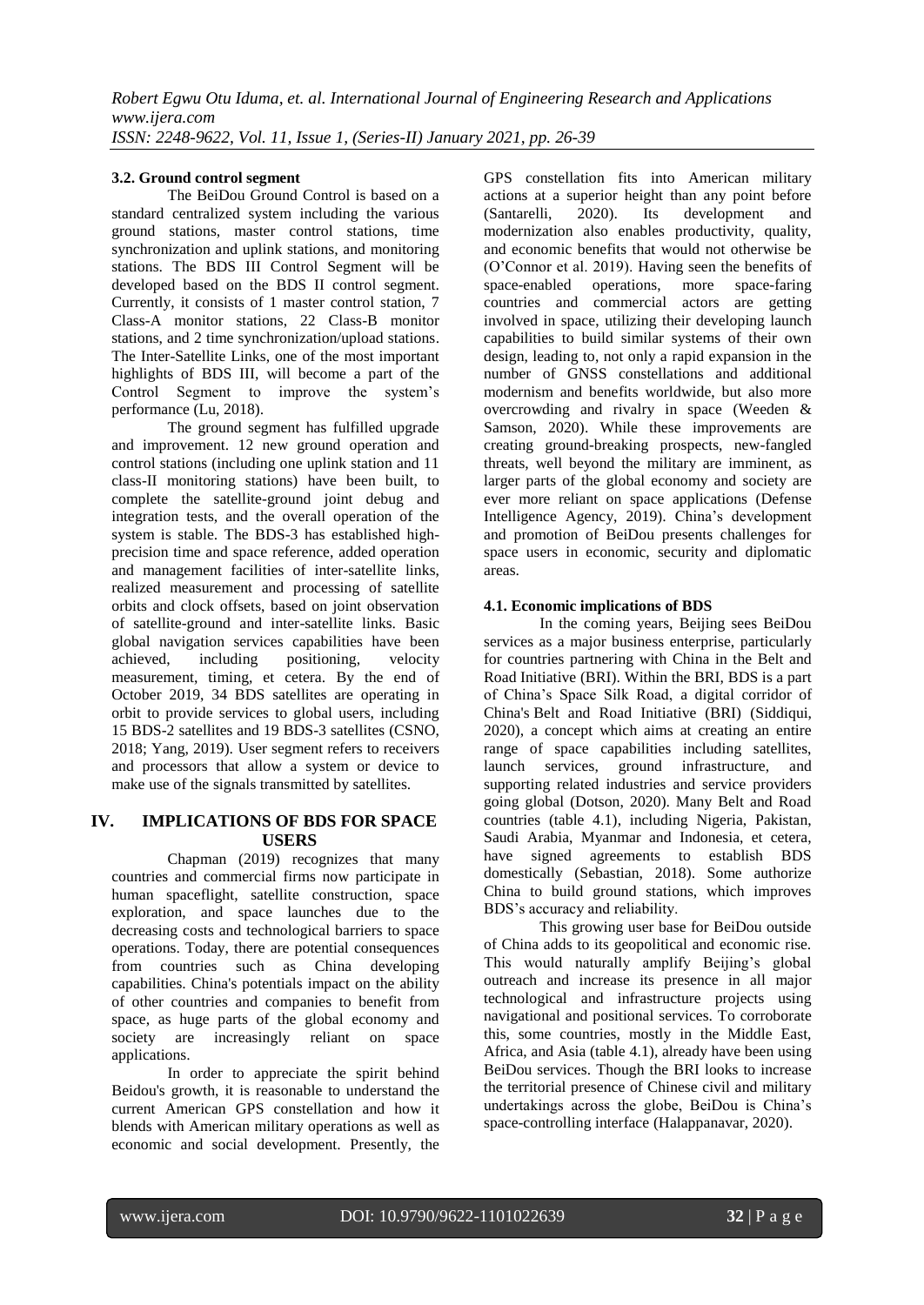| Table 4.1. Countries that belong to the belt and road initiative (Sebastian, 2018) |                        |                                                                                                                                                                                          |  |
|------------------------------------------------------------------------------------|------------------------|------------------------------------------------------------------------------------------------------------------------------------------------------------------------------------------|--|
| Country                                                                            | <b>Agreement Type</b>  | <b>Application</b>                                                                                                                                                                       |  |
| Algeria                                                                            | MoU                    | BDS use according to China BRI policies                                                                                                                                                  |  |
| <b>Brazil</b>                                                                      | Co-op Agreement        | Space agency cooperation                                                                                                                                                                 |  |
| <b>Brunie</b>                                                                      |                        | Application of BDS in smart city construction and<br>tourism                                                                                                                             |  |
| Cambodia                                                                           |                        | BDS and satellite launch framework agreement, drone                                                                                                                                      |  |
| Egypt                                                                              | Co-op Plan             | mapping<br><b>BDS</b> use                                                                                                                                                                |  |
| EU                                                                                 | Agreement              | Interoperability agreement                                                                                                                                                               |  |
| Indonesia                                                                          |                        | Application of BDS in maritime positioning and<br>navigation information, land confirmation                                                                                              |  |
| Kuwait                                                                             |                        | Building construction                                                                                                                                                                    |  |
| Laos                                                                               | <b>BDS</b> use         | Precision agriculture, land rights                                                                                                                                                       |  |
| The<br>Arab<br>League                                                              | Agreement              | Promote the use of BDS across the middle east                                                                                                                                            |  |
| Malaysia<br>Maldives                                                               | Co-op Plan             | Apply BDS, BDS ASEAN Data and service center<br>Offshore pilling applications                                                                                                            |  |
| Morocco                                                                            | Co-op Plan             | <b>BDS</b> use                                                                                                                                                                           |  |
| Myanmar                                                                            | <b>BDS</b> plan        | Land planning and channel supervision, agricultural data<br>collection                                                                                                                   |  |
| Nigeria<br>Pakistan                                                                | Co-op Plan             | <b>Communication satellites</b><br>Application of BDS in transport and port administration,<br>established regional BeiDou Navigation satellite system                                   |  |
| Russia<br>Thailand                                                                 | Agreement              | network<br>Integrate GLONASS with BDS<br>BDS continuously operating reference stations (CORS);<br>plans for a China ASEAN (BDS) science and technology<br>city, logistics and e-commerce |  |
| Tunisia<br>Saudi Arabia<br>Singapore<br>Sri Lanka                                  | Co-op Plan             | China Arab states BDS/GNSS center<br><b>BDS</b> use<br>Construction and piling applications<br>BDS continuously operating reference stations (CORS);                                     |  |
| <b>UAE</b>                                                                         | Co-op Plan             | <b>BDS</b> use                                                                                                                                                                           |  |
| <b>United State</b>                                                                | <b>Joint Statement</b> | Civil signal compatibility and interoperability                                                                                                                                          |  |
| Venezuela                                                                          |                        | Satellite imports                                                                                                                                                                        |  |

*ISSN: 2248-9622, Vol. 11, Issue 1, (Series-II) January 2021, pp. 26-39*

There are several economic implications of the completion of the Chinese BeiDou navigation system. BeiDou, as an alternative to GPS, would enable China to further consolidate its hold on global infrastructure and rulemaking to challenge the centrality of the United States to form partnerships and alliances and to control the standards for information technology, mobile devices, 5G, selfdriving cars and drones, and the broader internet of things. Such information-based economic dependency on China, hinged on the global use of BDS, increases China's influence for coercion (Goswami, 2020). China, has implemented a number of domestic policies to promote the adoption of BeiDou-compatible receivers and expand its GNSS

industry. This move will raise hopes for substantial economic growth brought on by BeiDou (Wilson, 2017).

### **4.2. Military and Security implications of BDS**

Having launched "Information Silk Road," China has virtually upgraded the Belt and Road Initiative (BRI) network into a multi-dimensional super-project, which provides navigation to aircraft, submarines, missiles, as well as commercial services dependent on such navigation (Lele & Roy, 2019). While countries participating in China's global trade initiative are expected to enjoy unprecedented technological links, however, with this information and space corridor comprising a vast network of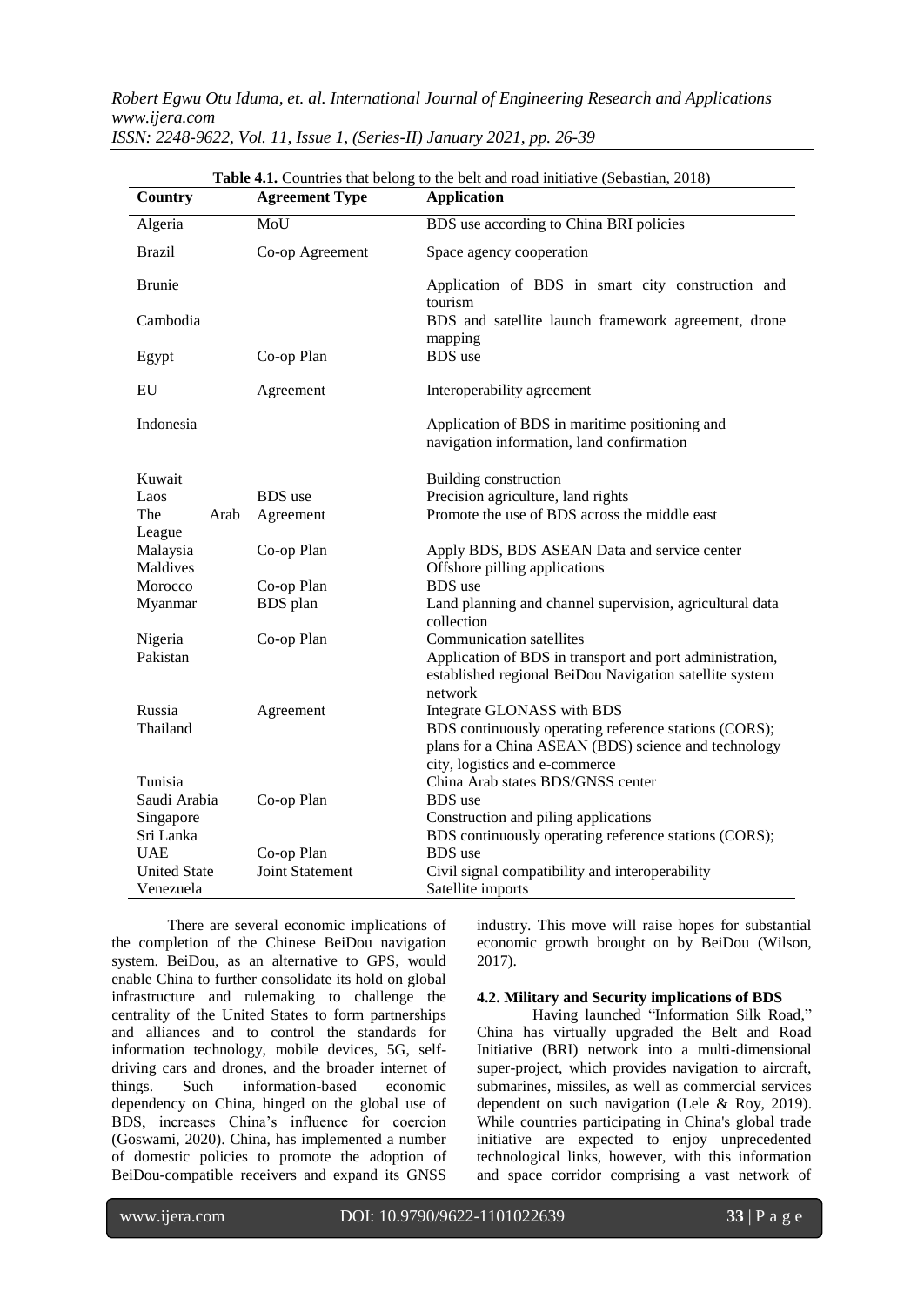undersea cables, satellite networks and terrestrial links, China could monitor or divert data traffic, and even cut off links with entire countries if it wished. There could also be risks of cyber-interruption, particularly in underdeveloped countries, where such tampering cannot be monitored [\(Siddiqui,](https://asiatimes.com/author/sabena-siddiqui/) 2019). In view of the worldwide impact of managing satellites and deep-sea Internet cables, the "Digital Silk Road" could further complicate relations between the US and China. The US might consider it a long-term surveillance strategy and try to stop Beijing from getting more control over the global telecom infrastructure. Having similar reservations, other global powers would also wish to enhance the security of sensitive internet data from all over the world [\(Siddiqui,](https://asiatimes.com/author/sabena-siddiqui/) 2020).

China's pursuit of expansion of its security frontier along the Belt and Road routes has implications for the U.S. government. This development could make difficult, limit, or even deny the United States' ability to project power, protect the lines of communication through the global commons, exert influence, and shape future regional security developments, as well as the United States' ability to defend its allies and interests (United States Department of Defense, 2018).

Concerns have also been raised regarding inherent security vulnerabilities in Beidou-equipped receivers. While other global navigation satellite systems including GPS, GLONASS and Galileo mainly act as beacons, beaming out signals picked up by devices using them to determine their precise position on earth, BeiDou is a two-way communication system, allowing it to identify the locations of receivers. This means that once BeiDou technology is in wide use, it can become a portal for attacks, by allowing China's government to track users of the system via embedded malware in devices containing Chinese-manufactured satellite navigation chips) (Xie, 2020; Tien-pin, 2016; Cluley, 2016). Such a capability has raised serious security concerns. However, the opinion of technical experts on these claim differ; they maintained that they are not aware of ways to feasibly transmit malware through a navigation signal; and they are also of the view that receiver chip manufacturers would be unlikely to include the "texting service" due to cost factors (Wilson, 2017).

There are also clear military implications, as BeiDou is a force multiplier in the military context for China. For example (Wilson, 2017; Reinsch & Shea, 2015), for fixed military targets, China can now independently guide missiles and bombs onto targets without fear that the United States would turn off navigation services. In the case of mobile targets, once geolocated through satellites or other means, China can guide its missiles very close to the target.

Furthermore, BeiDou enables independent military command and control by allowing precise knowledge of the location of one's own forces, and the ability to precisely target and provide navigation for military forces and strikes. This capability strengthens China's ability to coerce or compel others within its sphere of interest. It also limits U.S. counter intervention options, and raises the credibility of China's ability to impose costs should the United States or its allies seek to intervene. Fourth, an independent BDS coupled with 5G means real-time military command and control and devastatingly accurate automated weapons systems. BeiDou is also of enormous strategic value to China, with the ability to provide cyber espionage and tactical maneuvers essential for the Chinese intelligence and military establishments, and acts as a domestically controlled substitute for global systems, for the People's Liberation Army (PLA) of China (Halappanavar, 2020).

### **4.3. Diplomatic Implications**

Beidou's achievement of global coverage could provide China with power to obtain more influence over PNT-related decisions in several international and regional organizations that deal with issues, such as the International Telecommunications Union, the International Committee on Global Navigation Satellite Systems, the Asia-Pacific Economic Cooperation forum, and the International Civil Aviation Organization (Reinsch & Shea, 2015). Beyond providing influence in international organizations, Beidou will likely contribute to China's broader foreign policy approach toward specific countries and regions in its early days as a global system.

China has used the BeiDou system as a selling point for building satellite communications infrastructure within the Belt and Road Initiative (BRI) participating countries to promote its foreign policy and strategic interest. China's plan to expand Beidou coverage to most of the countries covered in its "One Belt, One Road" initiative by 2018, is an indication that it recognizes the system as playing a role in its economic diplomacy efforts. For example, on the basis of Digital Silk Road, the increasing use of e-commerce and mobile payments has allowed greater partnership between e-commerce and traditional players (Hao, 2019). In addition, the Digital Silk Road allows China to hasten domestic digitalization, evade complexities connected with hard infrastructure, and develop both soft power (the national resources that can lead to a country's ability to affect others through co-optive means) and hard power (using military or economic coercion to get others to change their position) through the control of Information and communications technology (ICT)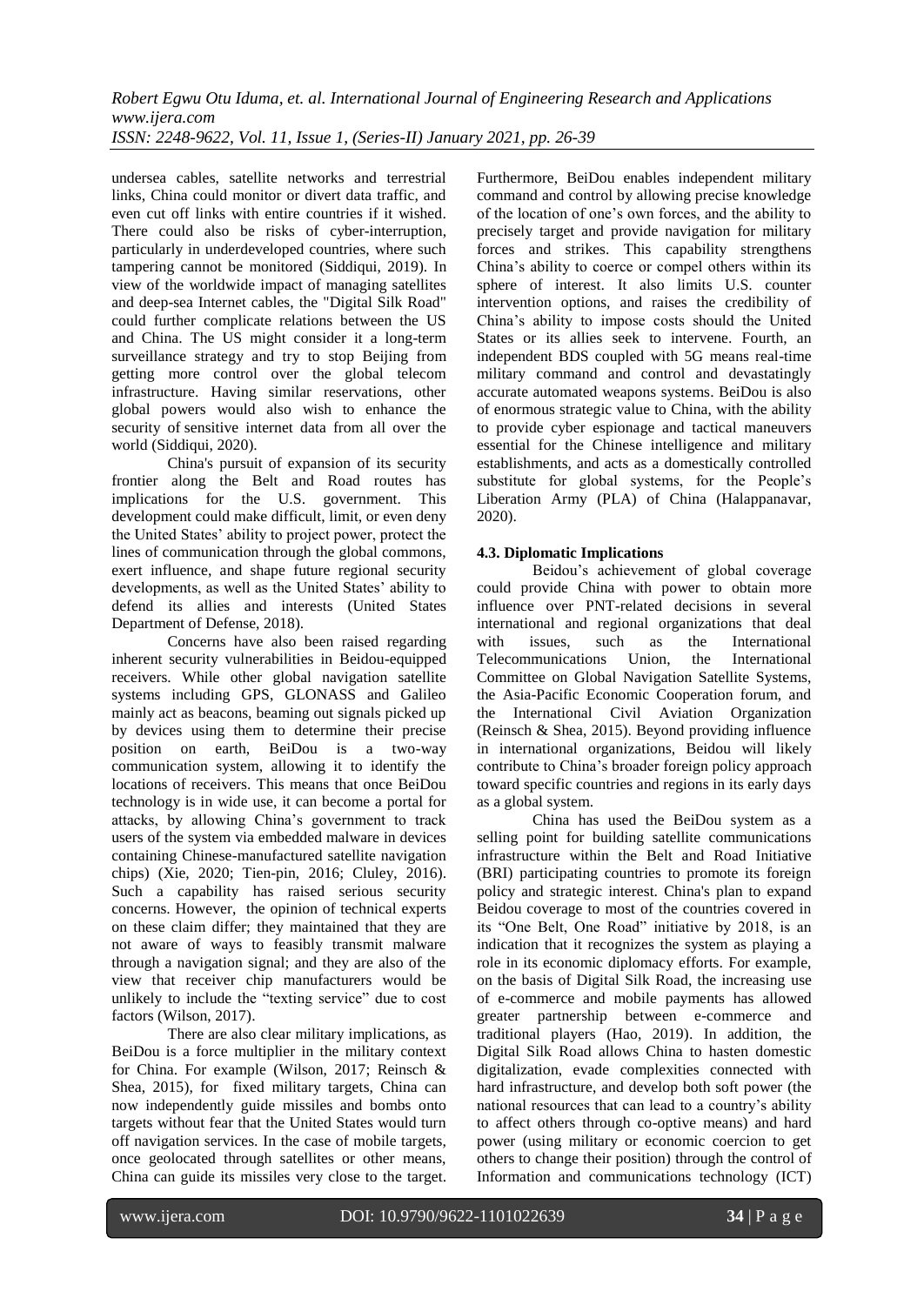infrastructure (Magnus & Bretherton, 2020; Trunkos, 2013).

Beijing's January 2016 "Arab Policy Paper" specifically identifies plans to accelerate the application of Beidou services to Arab countries as contributing to Beijing's regional infrastructure development and space cooperation objectives (Information Office of the State Council, 2016). China has also sought to motivate countries in Southeast Asia and the Middle East to begin using Beidou, and seeks to build a network of ground stations throughout Asia to improve the system's accuracy. For example, Pakistan has had operational access since the rollout of ground stations, and their military opted to switch from GPS to BeiDou services as their main source of GNSS (Andrew, 2020).

### **V. CONCLUSION**

The BDS has evolved from the demonstration navigation satellite system (BDS-1) to the regional navigation satellite system (BDS-2). Now, with the effective launch of the 55th and last Geostationary Earth Orbit (GEO) satellite in June 2020, to complete the Beidou-3 constellation, the BDS has become fully operational, providing global satellite navigation coverage in the network. The successful completion of the BeiDou satellite constellation is an ultimate milestone in China's stride toward the development of China's national defense aspirations, to meet its rightful security needs. The conception and evolution of the China's Beidou navigation satellite system has contributed to the momentous boost in China's overall national strength, sustained and stable economic development, and major enhancement in scientific and technological innovation capability. China has established itself as a leading actor in the space game, positioned to have significant control on deciding how future actions in space will play out.

In the understanding of the strategic insight that "whichever country dominates space infrastructure will dominate future geopolitics," China will continue to endorse the building and industrial advancement of satellite navigation systems, promote the use of new satellite navigation technologies, and continually expand application areas to meet the ever-growing diverse needs of people. Despite claims that China's ambitions in space are peaceful and economically driven, there is a clear military motivation behind their pursuit of an independent global satellite positioning system. Though, with the expansion of China's BRI, the BDS will certainly impact China's position politically and economically around the world, however, its development has implications for space users in security, economic, and diplomatic areas. The U.S.

must be careful to not allow these promising accords to grow into full allied partnerships which go on to eat into the security grip it has around the world.

This study will be relevant to space-faring countries and commercial actors. In addition to promoting interoperability to ensure their firms remain competitive, space users can continue to monitor China's technological advancements closely to guarantee that security threats do not materialize.

### **REFERENCES**

- [1]. Andrew, J. (2020, February 28). China to complete its answer to GPS with BeiDou Navigation Satellite Launches in March, May. *Spacenews*. Retrieved from https://spacenews. com/china-to-complete-its-answer-to-gps-with -beidou-navigation-satellite-launches-in-march -may/
- [2]. Betz, J. W., Lu, M., Morton, Y. T. J., & Yang, Y. (2019). Introduction to the special issue on the BeiDou navigation system. *Navigation*, 66, (3–5).<https://doi.org/10.1002/navi.293>
- [3]. [Business Reporting Desk.](https://www.beltandroad.news/author/bd/) (2019, July 30). BeiDou rivalling GPS and prompting Security Concerns. *Belt and road news*. Retrieved from [https://www.beltandroad.news/2019/07/30/bei](https://www.beltandroad.news/2019/07/30/beidou-rivaling-gps-and-prompting-security-concerns/) [dou-rivaling-gps-and-prompting-security](https://www.beltandroad.news/2019/07/30/beidou-rivaling-gps-and-prompting-security-concerns/)[concerns/](https://www.beltandroad.news/2019/07/30/beidou-rivaling-gps-and-prompting-security-concerns/)
- [4]. Business standard. (2018, November 19). *China adds two new satellites to BeiDou Navigation System*. Retrieved from https://ww w.business-standard.com/article/pti-stories/ china-adds-two-new-satellites-to-beidounavigation-system-118111900087\_1.html
- [5]. Cameron, Alan (2015, October 28). [New](https://www.gpsworld.com/new-beidou-tmboc-signal-tracked-similar-to-future-gps-l1c-structure/)  [BeiDou TMBOC Signal Tracked; Similar to](https://www.gpsworld.com/new-beidou-tmboc-signal-tracked-similar-to-future-gps-l1c-structure/)  [Future GPS L1C Structure.](https://www.gpsworld.com/new-beidou-tmboc-signal-tracked-similar-to-future-gps-l1c-structure/) *GPS World.* Retrieved from https://www.gpsworld.com/ new-beidou-tmboc-signal-tracked-similar-tofuture-gps-l1c-structure/
- [6]. CGTN. (2020, June 23). BeiDou Navigation Satellite System: Three generations of excellence. *News CGTN*. Retrieved from https://news.cgtn.com/news/2020-06-23/ BeiDou-Navigation-Satellite-System-Threegenerations-of-excellence-Ry4yOKUH84/ index.html
- [7]. Chan, M. (2009, November 13). Unforgettable humiliation' led to development of GPS equivalent. *South China morning post*. Retrieved from https://www.scmp.com/article/ 698161/unforgettable-humiliation-leddevelopment-gps-equivalent
- [8]. Changdou, M., & Nepal, K. (2016, December 12). Update on Beidou navigation satellite system. *China Satellite Navigation Office*.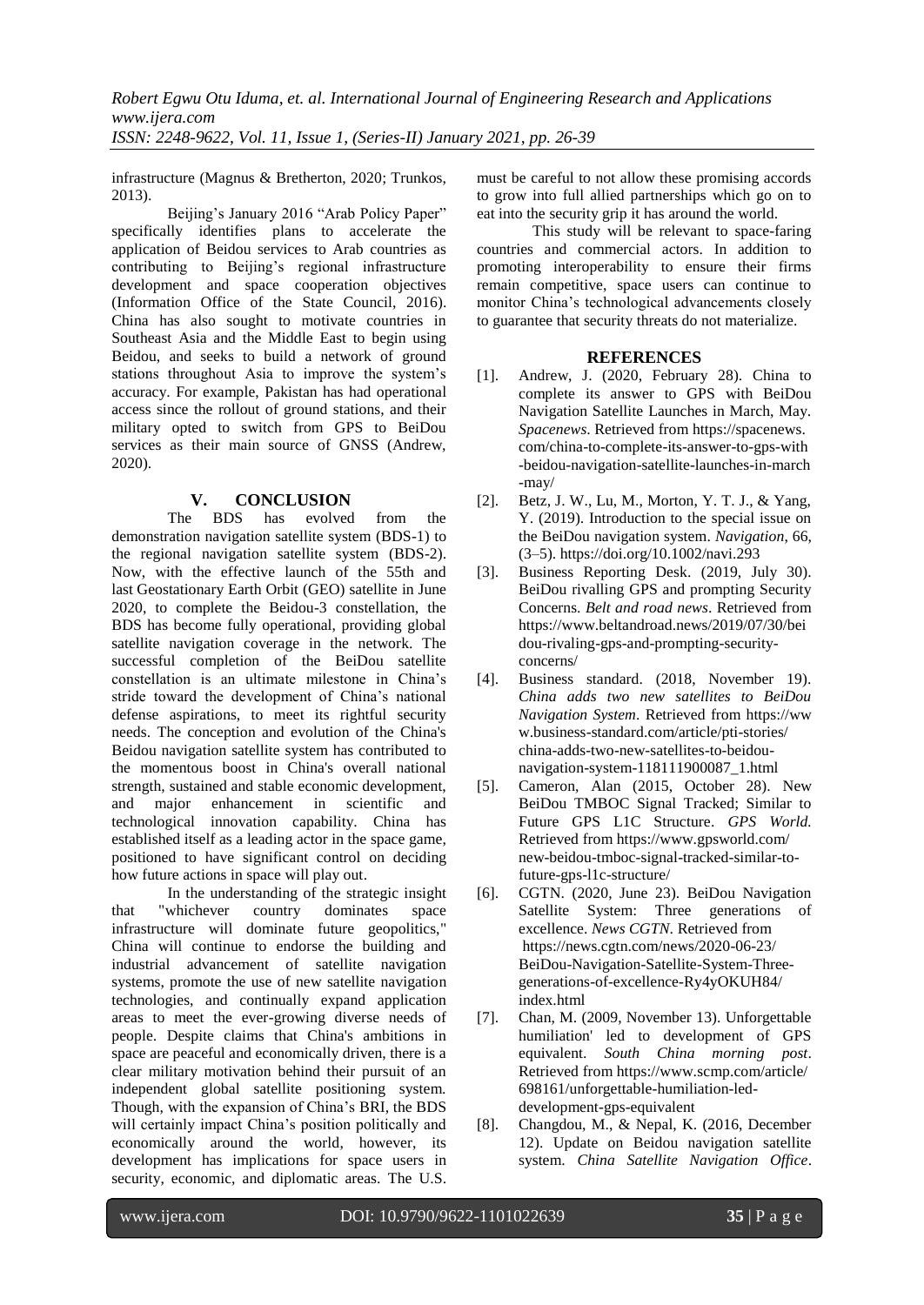Retrieved from https://www.unoosa.org/pdf/ icg/2016/nepal-workshop/1-03.pdf

- [9]. Chapman, B. (2019, March 7). Security challenges in space. [China](https://theasiadialogue.com/category/asia/east-asia/china/) [Space.](https://theasiadialogue.com/category/technology/space-technology/) Retrieved from https://theasiadialogue.com/2019/03/07/ security-challenges-in-space/
- [10]. China.org.cn. (2016, January 14). *China's Arab Policy Paper*. Retrieved from http:// www.china.org.cn/world/2016-01/14/content\_ 37573547.htm
- [11]. China Satellite Navigation Office (CSNO). (2017). *BeiDou Navigation Satellite System Signal in space interface control document open service signal B2a* (version 1.0). Retrieved from http://www.beidou.gov.cn/xt/ gfxz/ 201712/P020171226742357364174.pdf
- [12]. China Satellite Navigation Office (CSNO). (2018). *Development of the BeiDou Navigation Satellite System* (Version 3.0), December 2018. Retrieved from http://www. beidou.gov.cn/xt/gfxz/201812/P02018122752 9626058961.pdf
- [13]. China Satellite Navigation Office. (2019a). *BeiDou Navigation Satellite System Signal In Space Interface Control Document Open Service Signal B1I* (Version 3.0). Retrieved from http://en.beidou.gov.cn/ SYSTEMS/ ICD/201902/P020190227702348791891.pdf
- [14]. China Satellite Navigation Office (CSNO). (2019b). *Development of the BeiDou Navigation Satellite System* (Version 4.0). Retrieved from http://www.beidou.gov.cn/xt/ gfxz/201912/ P020191227430565455478.pdf
- [15]. China Satellite Navigation Office. (2019c). *The Application Service Architecture of BeiDou Navigation Satellite System* (version 1.0). Retrieved from http://www.beidou.go[v.cn](http://www.beidou.gov.cn/xt/gfxz/201912/P020191227333024390305.pdf)  [/xt/gfxz/201912/P020191227333024390305](http://www.beidou.gov.cn/xt/gfxz/201912/P020191227333024390305.pdf) [.pdf.](http://www.beidou.gov.cn/xt/gfxz/201912/P020191227333024390305.pdf)
- [16]. China Satellite navigation office (CSNO). (2020, July). *BeiDou Navigation Satellite System Signal In Space Interface Control Document, Satellite Based Augmentation System Service Signal BDSBAS-B1C* (Version 1.0). Retrieved from http://en.beidou.gov.cn/ SYSTEMS/ICD/202008/P0202008035382925 32733.pdf
- [17]. Chu, F., & Yang, M. (2018). BeiDou system (BDS) triple-frequency ambiguity resolution without code measurements. *Remote Sensing*, 10, Pp. 675-692. Doi: 10.3390/rs10050675
- [18]. Cluley, G. (2016, February 16). Android Users Warned of Malware Attack Spreading via SMS. *Tripwire*. Retrieved from http://www. tripwire.com/state-of-security/security-dataprotection/android-malware-sms/
- [19]. O'Connor, A.C., Gallaher, M.P., Clark-Sutton, K., Lapidus, D., Oliver, Z.T., Scott, T.J., Wood, D. W., Gonzalez, M.A., Brown, E.G., & Fletcher, J. (2019). *Economic Benefits of the Global Positioning System (GPS)*. (RTI Report Number 0215471). Retrieved from https://www.rti.org/sites/default/files/gps\_final report.pdf
- [20]. Davies, J. (2020, June 23). China satellite launch completes Beidou-3 ahead of GPS assault. *Telecoms news*. Retrieved from https://telecoms.com/505157/china-satellitelaunch-completes-beidou-3-ahead-of-gpsassault/
- [21]. Defense Intelligence Agency Public Affairs. (2019). *Defense Intelligence Agency Releases Report on Challenges to U.S. Security in Space*. Retrieved from https://www.dia.mil/ News/Articles/Article-View/Article/1754150/ defense-intelligence-agency-releases-reporton-challenges-to-us-security-in-spa/
- [22]. [Dotson,](https://jamestown.org/analyst/john-dotson/) J. (2020, July 15). The Beidou Satellite Network and the "Space Silk Road" in Eurasia. *The Jamestown Foundation*. Retrieved from https://jamestown.org/program /the-beidou-satellite-network-and-the-spacesilk-road-in-eurasia/
- [23]. Editorial Team, (2017, March 27). *BeiDou Frequency Bands. EverythingRf*. Retrieved from https://www.everythingrf.com/communit y/beidou-frequency-bands
- [24]. Gao, X. G., Chen, A., Lo, S., De Lorenzo, D., Walter, T. Enge, P. (2008). *Compass-M1 Broadcast Codes and their application to acquisition and tracking, ION NTM (National Technical Meeting)*, San Diego, CA, Jan. 28- 30, 2008. Retrieved from [http://waas.](http://waas.stanford.edu/~wwu/papers/gps/PDF/GaoIONNTM08.pdf)  [stanford.edu/~wwu/papers/gps/PDF/GaoIONN](http://waas.stanford.edu/~wwu/papers/gps/PDF/GaoIONNTM08.pdf) [TM08.pdf](http://waas.stanford.edu/~wwu/papers/gps/PDF/GaoIONNTM08.pdf)
- [25]. Golf, S. (2019, April 23). China Launches New Satellite as BeiDou Network Aims to Rival GPS. *Inside GNSS*. Retrieved from https://insidegnss.com/china-launches-newsatellite-as-beidou-network-aims-to-rival-gps/
- [26]. Gong Zhe, G. (2020, June 22). Analysis: How is China's BeiDou satellite navigation doing? *CGTN*. Retrieved from https://news.cgtn.com/ news/2020-06-22/Analysis-How-is-China-s-BeiDou-satellite-navigation-doing--RxoAfjY0 s8/index.html
- [27]. Goswami, N. (2020, July 01). The Economic and Military Impact of China's BeiDou navigation system. *The Diplomat*. Retrieved from https://thediplomat.com/2020/07/theeconomic-and-military-impact-of-chinasbeidou-navigation-system/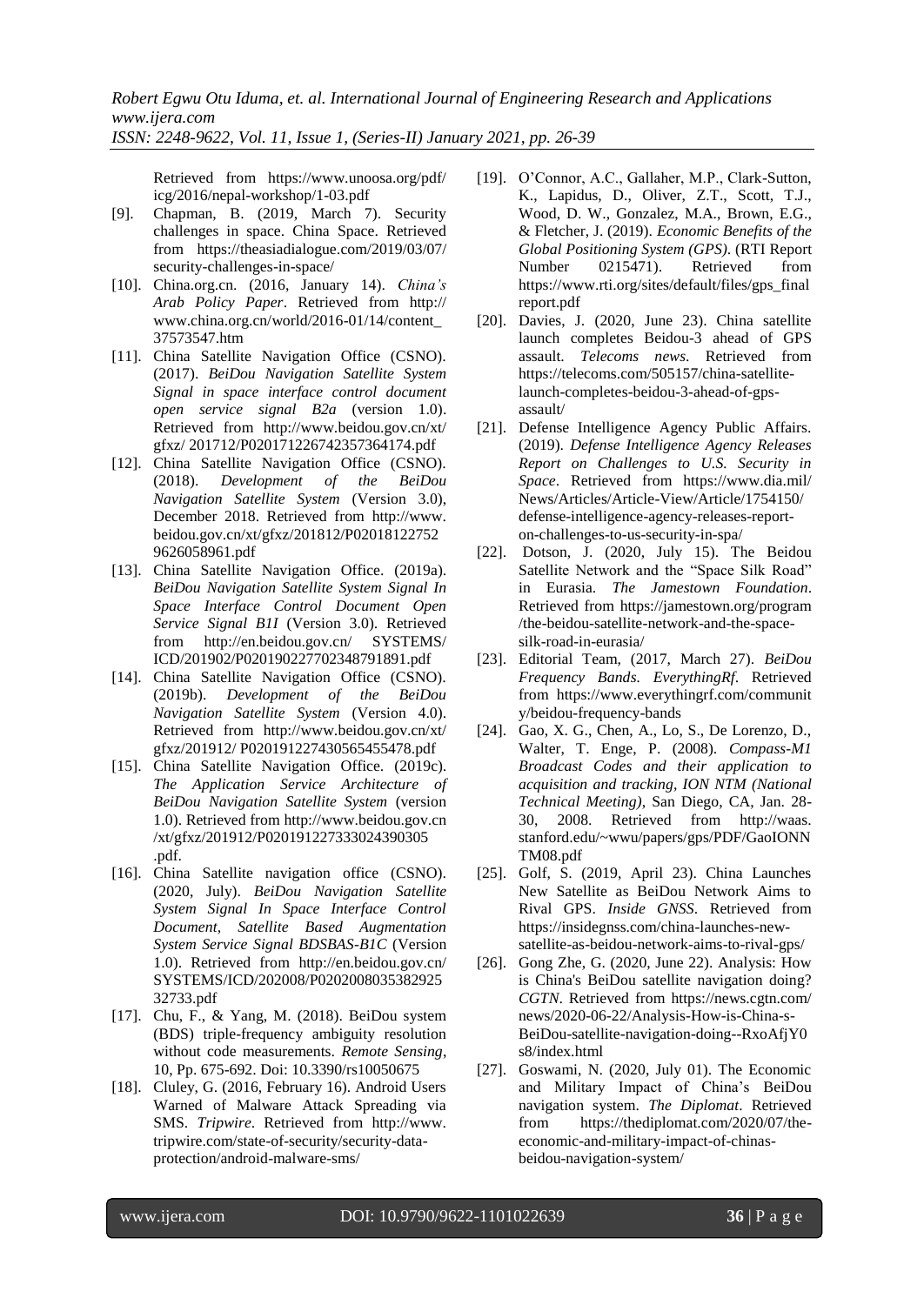*ISSN: 2248-9622, Vol. 11, Issue 1, (Series-II) January 2021, pp. 26-39*

- [28]. GPS Daily. (2020, July 30). *Last BeiDou satellite starts operation in network*. Retrieved from https://www.gpsdaily.com/reports/Last\_ BeiDou satellite starts operation in network [\\_999.html](https://www.gpsdaily.com/reports/Last_BeiDou_satellite_starts_operation_in_network_999.html)
- [29]. GPS World. (2015, March 30). *[China](https://www.gpsworld.com/secretive-beidou-launch-unconfirmed/)  [Launches First of Next-Gen BeiDou Satellites](https://www.gpsworld.com/secretive-beidou-launch-unconfirmed/)*. Retrieved from https://www. gpsworld.com/ secretive-beidou-launch-unconfirmed/
- [30]. GPS World. (2016, March 30). [China launches](https://www.gpsworld.com/china-launches-22nd-beidou-satellite/)  [22nd BeiDou satellite.](https://www.gpsworld.com/china-launches-22nd-beidou-satellite/) Retrieved from https:// www.gpsworld.com/china-launches-22ndbeidou-satellite
- [31]. Grelier, T., Dantepal, J., Delatour, A., Ghion, A., Ries, L. (2007). Initial observation and analysis of Compass MEO satellite signals. *Inside GNSS*. Retrieved from http://www. [insidegnss.com/auto/IG0607\\_CompassFinal.p](http://www.insidegnss.com/auto/IG0607_CompassFinal.pdf) [df](http://www.insidegnss.com/auto/IG0607_CompassFinal.pdf)
- [32]. Halappanavar, A. (2020, June 26). China's Answer to GPS Is Now Fully Complete. *The Diplomat*. Retrieved from https://thediplomat [.com/2020/06/chinas-answer-to-gps-is-now](https://thediplomat.com/2020/06/chinas-answer-to-gps-is-now-fully-complete/)[fully-complete/](https://thediplomat.com/2020/06/chinas-answer-to-gps-is-now-fully-complete/)
- [33]. Hao, J. C. (2019, April 30). China's Digital Silk Road: A Game Changer for Asian Economies. *The Diplomat*. Retrieved from https://thediplomat.com/2019/04/chinasdigital-silk-road-a-game-changer-for-asianeconomies
- [34]. Hexagon. (2020). *BeiDou Navigation Satellite System (China)*. Retrieved on 26/12/2020 from https://novatel.com/an-introduction-to-gnss/ chapter-3-satellite-systems/beidou
- [35]. Howell, E. (2020, June 23). China launches final Beidou satellite to complete GPS-like navigation system. *Space*. Retrieved from https://www.space.com/china-launches-finalbeidou-navigation-satellite.html
- [36]. India Tv. (2015, September 30). *China launches 20th Beidou navigation satellite*. Retrieved from https://www.indiatvnews.com/ news/world/china-launches-20th-beidounavigation-satellite-26645.html
- [37]. Information Office of the State Council. (2016, January). *China's Arab Policy Paper*. Retrieved from http://news.xinhuanet.com/ english/china/2016-01/13/c\_135006619.htm.
- [38]. Inside GNSS. (2015, August 16). *[China's New](http://insidegnss.com/chinas-new-beidou-gnss-satellites-come-on-line-talk-to-each-other/)  [BeiDou GNSS Satellites Come on Line, Talk to](http://insidegnss.com/chinas-new-beidou-gnss-satellites-come-on-line-talk-to-each-other/)  [Each Other](http://insidegnss.com/chinas-new-beidou-gnss-satellites-come-on-line-talk-to-each-other/)*. Retrieved from https://insidegnss. com/chinas-new-beidou-gnss-satellites-comeon-line-talk-to-each-other/
- [39]. Inside GNSS. (2016, June 15). *China Places 23rd BeiDou Satellite into Orbit*. Retrieved from https://insidegnss.com/china-places-23rdbeidou-satellite-into-orbit
- [40]. Lele, A., & Roy, K. (2019). Analysing China's digital and space belt and road initiative. *Institute for Defence Studies and Analyses, New Delhi*. Retrieved from https://idsa.in/ system/files/opaper/china-digital-bri- op55.pdf
- [41]. Li, R., Zheng, S., [Ershen, Wang], Chen, J., Feng, S., [Dun, Wang], & Dai, L. (2020). Advances in BeiDou Navigation Satellite System (BDS) and satellite navigation augmentation technologies. *Satellite Navigation*, *1*(12). Retrieved from https://link. springer.com/article/10.1186/s43020-020- 00010-2
- [42]. Liu, W., Yuan, H., Ge, J. & Xu, Y. (2019). Precise time and frequency transfer combined BeiDou's RDSS and RNSS signals. *[EURASIP](https://jwcn-eurasipjournals.springeropen.com/)  [Journal on Wireless Communications and](https://jwcn-eurasipjournals.springeropen.com/)  [Networking](https://jwcn-eurasipjournals.springeropen.com/)*, 244. Retrieved from https://jwcn -eurasipjournals.springeropen.com/articles/ 10.1186/s13638-019-1554-6
- [43]. Li, Y., Shivaramaiah, N.C. & Akos, D.M. (2019). Design and implementation of an open-source BDS-3 B1C/B2a SDR receiver. *GPS Solution*, *23*(60). https:// doi.org/10.1007/ s10291-0
- [44]. Lu, J., Guo, X. & Su, C. (2020). Global capabilities of BeiDou Navigation Satellite System. *Satellite Navigation*, *1*, 27. https://doi. org/10.1186/s43020-020-00025-9
- [45]. Lu, M. (2018, November). Overview of the BDS III Signals*. Symposium conducted at the 13th Stanford PNT meeting of the Tsinghua University*. Retrieved from http://web.stanford .edu/group/scpnt/pnt/PNT18
- [46]. [Lu,](https://onlinelibrary.wiley.com/action/doSearch?ContribAuthorStored=Lu%2C+Mingquan) M., Li, W., Yao, Z., & Cui, X. (2019). Overview of BDS III new signals. *Navigation*, *66*(1), Pp. 19-35. Retrieved from https://doi. [org/10.1002/navi.296](https://doi.org/10.1002/navi.296)
- [47]. Ma, J. (2018, November 04). *Update on BeiDou Navigation Satellite System. China Satellite Navigation Office*, 13th Meeting of the International Committee on Global Navigation Satellite Systems. Retrieved from https://www.unoosa.org/documents/pdf/icg/20 18/icg13/01.pdf
- [48]. Magnus, G., & Bretherton, H. (2020, September 17). *Will digital diplomacy cement the Belt and Road Initiative's "common destiny"?* Retrieved from https://blogs.lse.ac. uk/cff/2020/09/17/will-digital-diplomacy-cem ent-the-belt-and-road-initiatives-commondestiny/
- [49]. Ming, H., Jianlong, Z., Ruiqing, N., Changrong, D., & Hong L. (2018). Application of BeiDou navigation satellite system in emergency rescue of natural hazards: a case study for field geological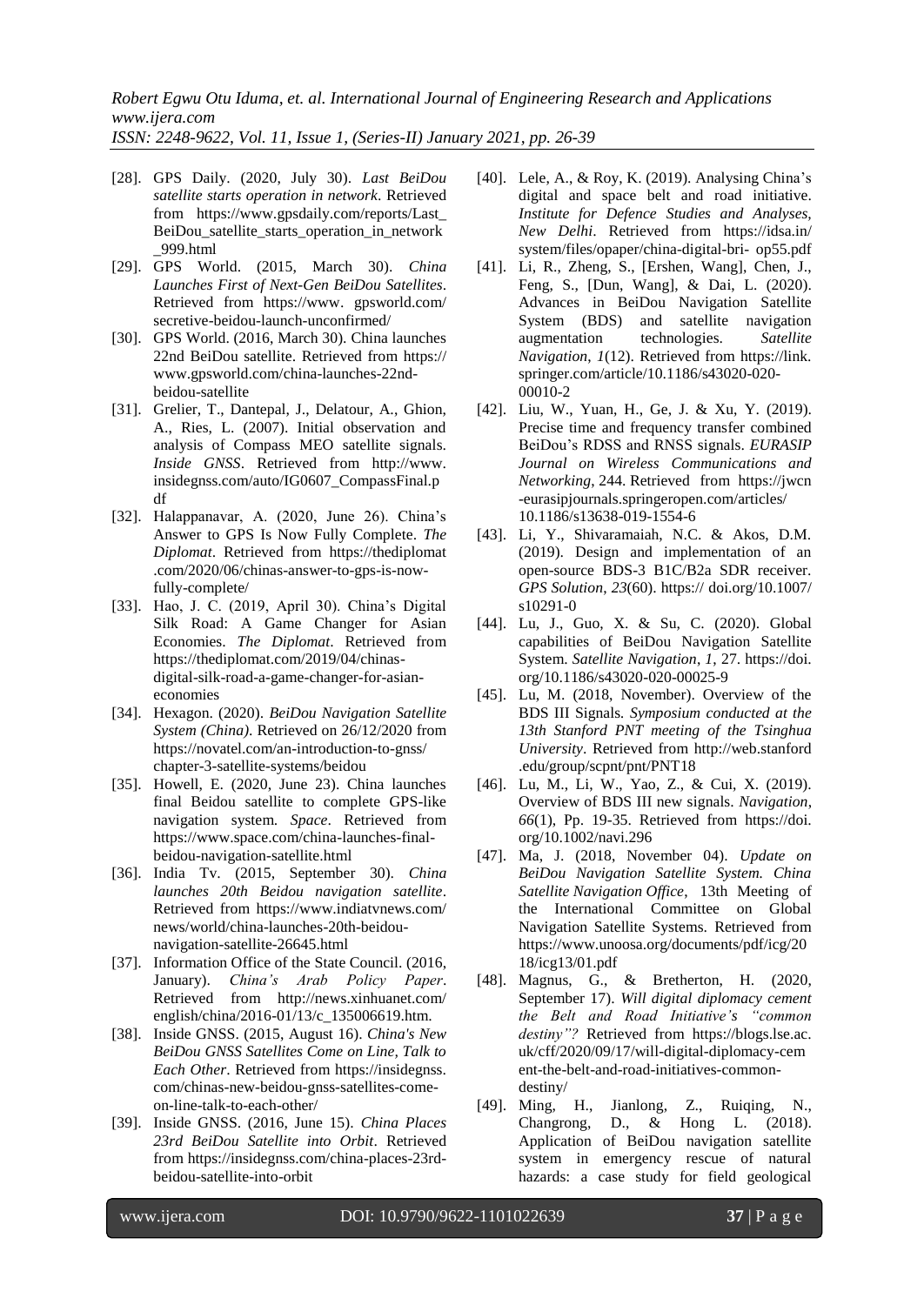survey of Qinghai−Tibet plateau, *Geo-spatial Information Science*, *21*(4), 294-301. Doi: [10.1080/10095020.2018.1522085](https://doi.org/10.1080/10095020.2018.1522085)

- [50]. Peng, J. (2019, December 09). Update on BeiDou Navigation Satellite System (BDS). *China Satellite Navigation Office*. Retrieved from https://www.unoosa.org/documents/pdf/ icg/2019/ icg14/05.pdf
- [51]. Pinggen, Z., Baishen, Z., Jingjun, G., Donghang, L., Zhigang, D., & Yanming F. (2005). A demonstrative GPS-aided automatic landslide monitoring system in Sichuan Province. *Journal of Global Positioning Systems*, *4*(1-2), Pp. 184-191. Retrieved from [http://www.gmat.unsw.edu.au/](http://www.gmat.unsw.edu.au/wang/jgps/v4n12/v4n12p23.pdf) [wang/jgps/v4n12/ v4n12p23.pdf](http://www.gmat.unsw.edu.au/wang/jgps/v4n12/v4n12p23.pdf)
- [52]. Pollpeter, K., Besha, P., & Krolikowski, A. (2014). The Research, Development, and Acquisition Process for the Beidou Navigation Satellite Programs. *Study of innovation and technology in china*. Retrieved from https:// escholarship.org/uc/item/3p05b9xp
- [53]. Reinsch, A. W., & Shea, C. D. (2015, November). *Report to congress of the U.S.- China Economic and Security Review Commission*. Retrieved from https://www.uscc .gov/sites/default/files/annual\_reports/2015% 20Executive%20Summary%20and%20Reco mmendations.pdf
- [54]. Ruan, R., Jia, X., Feng, L., et al. (2020). Orbit determination and time synchronization for BDS-3 satellites with raw inter-satellite link ranging observations. *Satellite Navigation*, *1*, 8. [https://doi.org/10.1186/s43020-020-0008-y.](https://doi.org/10.1186/s43020-020-0008-y)
- [55]. Santarelli, P. K. (2020, June 01). Proliferation of Global Navigation Satellite Systems: Implications for Modern Warfighting. *Purview*. Retrieved from https://purview.dodli ve.mil/2020/06/01/proliferation-of-globalnavigation-satellite-systems-implications-formodern-warfighting/
- [56]. Sebastian, I. (2018, May 14). *Belt and Road, Space Silk Road*. Retrieved from www.belt road-initiative.com/space-silk-road/
- [57]. [Siddiqui,](https://asiatimes.com/author/sabena-siddiqui/) S. (2019, April 10). BRI, BeiDou and the Digital Silk Road. *Asia Times*. Retrieved from https:// asiatimes.com/2019/ 04/bri-beidou-and-the-digital-silk-road/
- [58]. [Siddiqui,](https://asiatimes.com/author/sabena-siddiqui/) S. (2020, July 06). China's 'Belt and Road' push brings risks, rewards to Mideast. *Al-Monitor*. Retrieved from https://www.almonitor.com/pulse/originals/2020/07/chinamideast-gcc-beidou-gps-digital-silk-road-beltroad.html
- [59]. Stuart, C. (2020, June 23). *China launches last Beidou to rival GPS. Spacewatch*. Retrieved from https://www.theguardian.com/science/

2020/jun/25/spacewatch-china-launches-finalbeidou-satellite-rival-gps-navigation-system

- [60]. Tien-pin, L. & Jake Chung, J. (2016, May 05). China Can Track Mobiles through Satellite System. *Taipei Times*. Retrieved from http://www.taipeitimes.com/News/front/archiv es/2016/05/05/2003645526
- [61]. Trunkos, J. (2013, January). *What is soft power capability and how does it impact foreign policy?* Retrieved from https://cultural diplomacy.org/academy/content/pdf/participan t-papers/2013-acdusa/What-Is-Soft-Power-Capability-And-How-Does-It-Impact-Foreign-Policy--Judit-Trunkos.pdf
- [62]. United Nations Office for outer space affairs. (2020). *International Committee on Global Navigation Satellite Systems (ICG): Providers' Forum*. Retrieved from https://www.unoosa. org/oosa/en/ourwork/icg/providers-forum.html
- [63]. United States-China Economic and Security Review Commission. (2015). *China's Space and Counterspace Programs, in 2015 Annual Report to Congress*, November 2015. Retrieved from https://www.uscc.gov/sites/ default/files/Annual\_Report/Chapters/Chapter %202%2C%20Section%202%20%20China% 27s%20Space%20and%20Counterspace%20Pr ograms.pdf
- [64]. United States Department of Defense. (2018, December). *Assessment on U.S. Defense Implications of China's Expanding Global Access*. Retrieved from https://media.defense. gov/2019/Jan/14/2002079292/-1/-1/1/expan ding-global-access-report-final.pdf.
- [65]. Update on BeiDou Navigation satellite system. (2019). *14th Meeting of the International Committee on GNSS,* 9 December, 2019, Bangalore, India.
- [66]. Viet, D., Ken, H., Suelynn, C., Denis, L., & Chris, R. (2020). Assessing the Performance of Multi-frequency GPS, Galileo and BeiDou PPP ambiguity resolution. *Journal of Spatial Science, 65*(1), 61-78. https://doi.org/10.1080/ [14498596.2019.1658652](https://doi.org/10.1080/14498596.2019.1658652)
- [67]. Weeden, B. & Samson, V. (2020). Global counterspace capabilities: an open source assessment. *Secure world foundation*. Retrieved from https://swfound-staging.azure websites.net/media/206957/swf\_global\_count erspace\_ april2020\_es.pdf
- [68]. Wilson, J. (2017, January 05). China's Alternative to GPS and its Implications for the United States. *U.S.-China Economic and security review commission*. Retrieved from https://www.uscc.gov/sites/default/files/ Resea rch/Staff%20Report\_China's%20Alternative